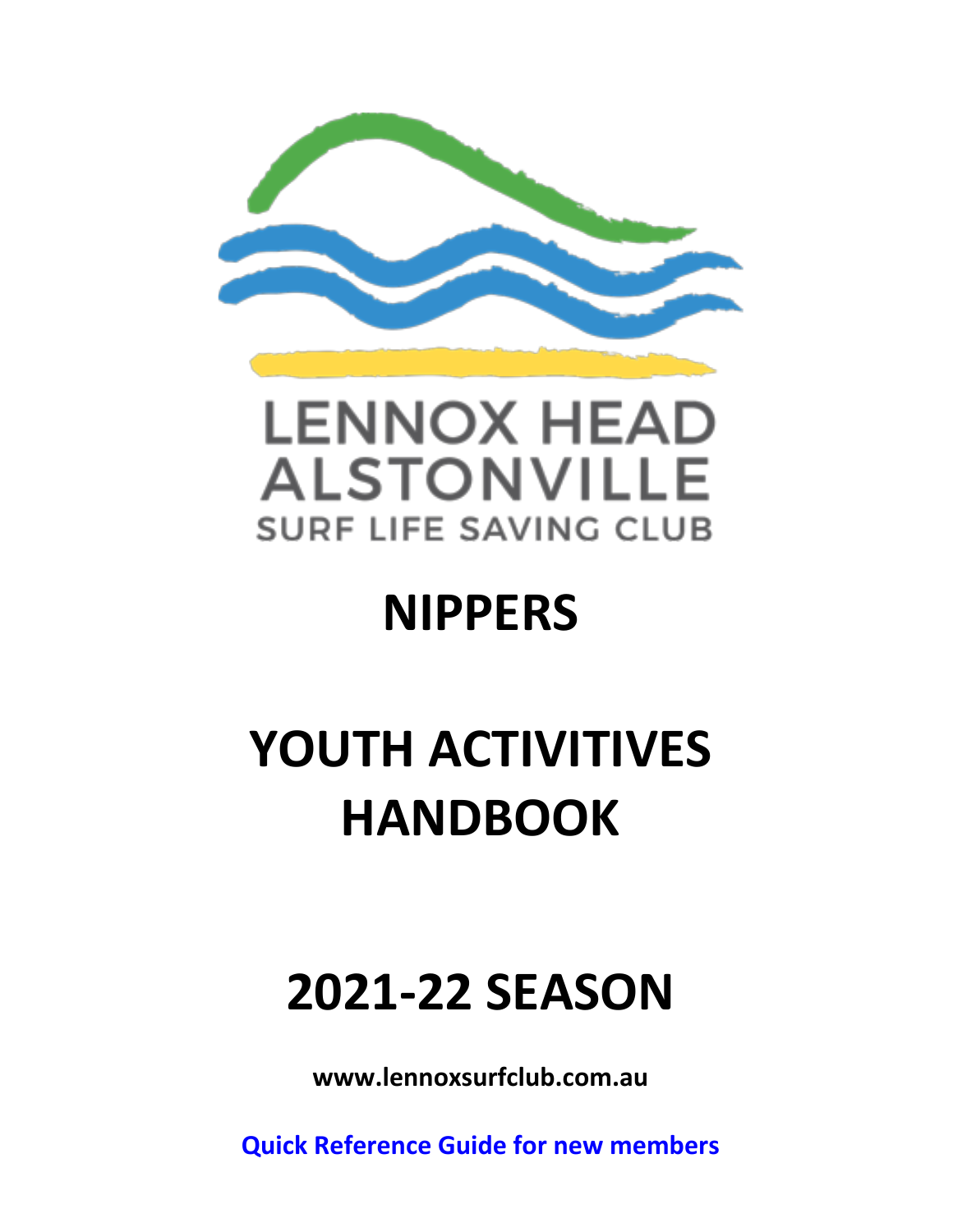| <b>PAGE</b> | <b>TOPIC</b>                                                                   | <b>APPROVED PROVIDER</b> |
|-------------|--------------------------------------------------------------------------------|--------------------------|
| 3           | <b>Introduction</b>                                                            |                          |
| 4           | <b>The Committee</b>                                                           |                          |
| 8           | About - Surf Lifesaving Australia<br>- Our Club                                |                          |
| 9           | Youth membership - Age groups<br>- Online registration                         |                          |
| 10          | Structure of Nippers - Youth activities and expectations<br>- Sunday Club Days |                          |
| 13          | <b>Equipment information</b>                                                   |                          |
| 15          | <b>Events - Carnivals and competition</b>                                      |                          |
| 19          | Important policies - Child Protection, sun safety, contact, etc.               |                          |
| 22          | <b>Junior Evaluations and Education Guidelines</b>                             |                          |

2021-22 SEASON **COMMENCES** SUNDAY 10<sup>th</sup> OCTOBER

*Register online and register early!*

**www.lennoxsurfclub.com.au .**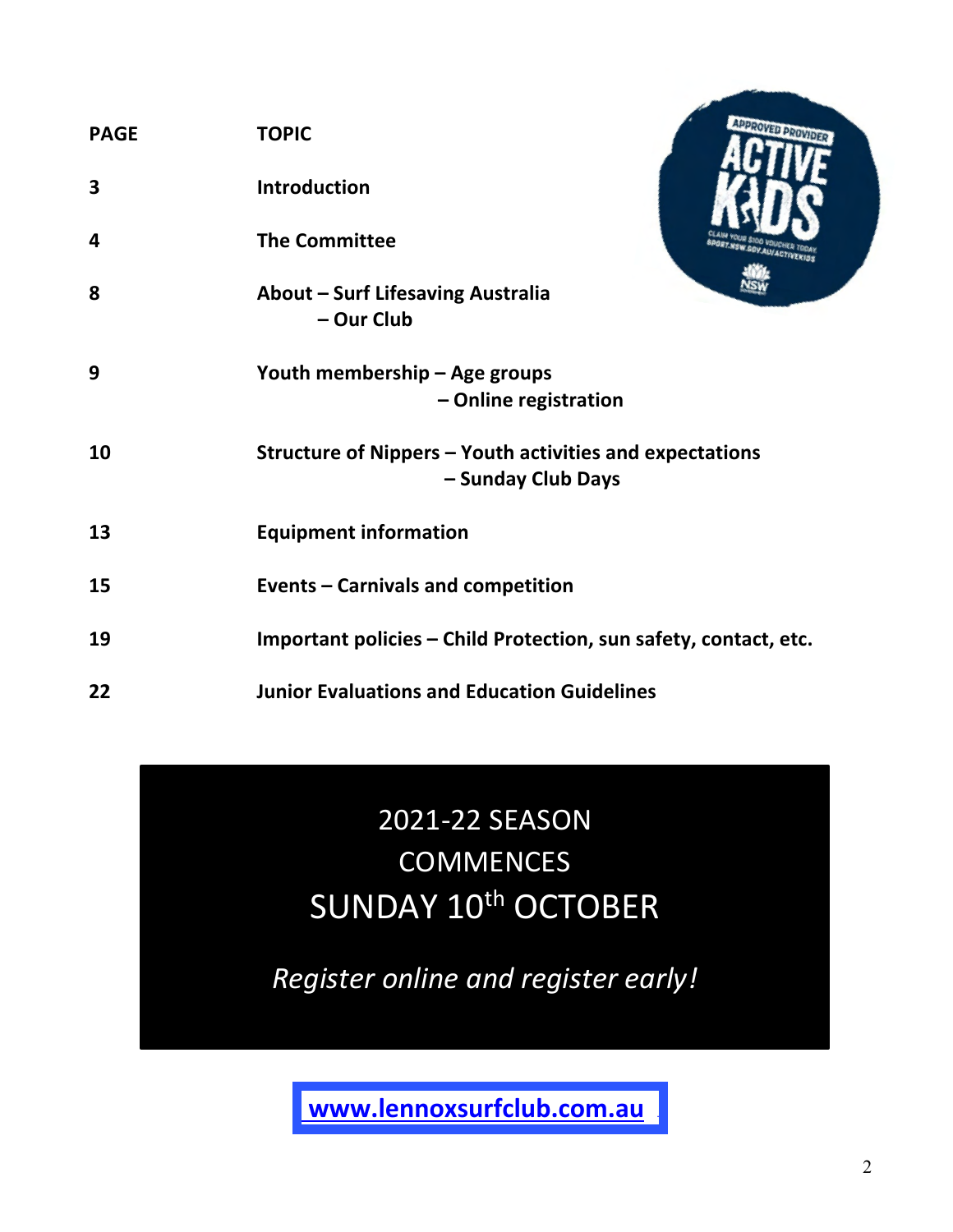# **Youth Activities "NIPPERS" Handbook**

Welcome to the 2021-22 season and to the youth activities movement, commonly known as "Nippers".

This handbook contains information that will assist you to appreciate the importance of the Australian Surf Life Saving movement and its relevance to the Lennox Head community. It is updated annually and designed to give your family a basic overview of our Club and to inform you of the way that Lennox Head-Alstonville Surf Life Saving Club (LHASLSC) Nippers operates within the Surf Lifesaving movement. It will provide details of the steps the club takes to ensure the safety of your child/children, explain the way our Sunday beach days are organised and provide a general overview of the competitive segment of Nipper involvement.

To begin, we would like to take this opportunity to thank our outgoing committee for their hard work and generous contribution to LHASLC over the last 12 months. We would also like to welcome and introduce you to our current committee members for the 2021-22 season (see page 4).



# **NIPPERS SEASON COMMENCES SUNDAY 10th OCTOBER 2021**

**We encourage you to visit our website for more information and to register online.**

**www.lennoxsurfclub.com.au .**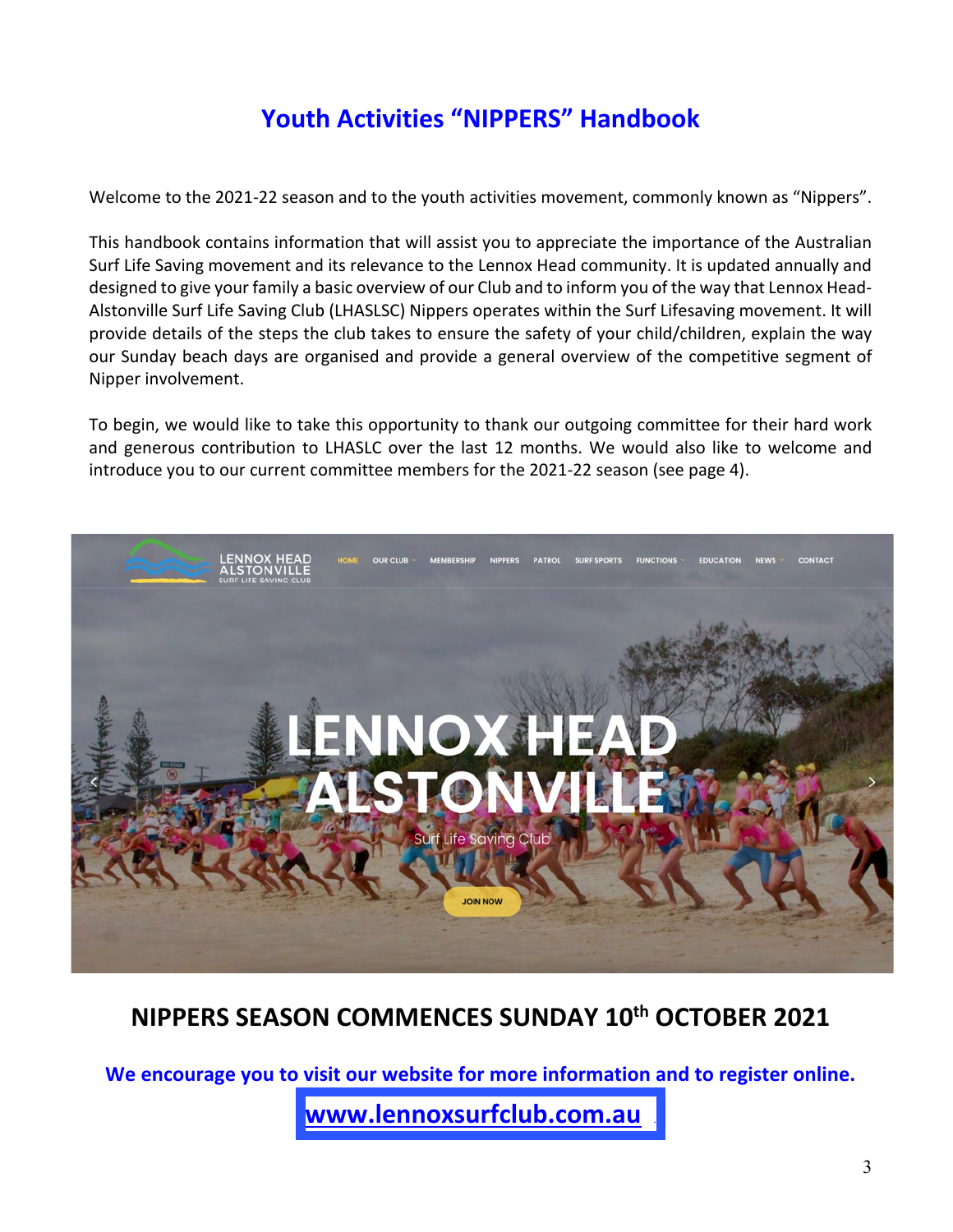# **THE COMMITTEE**

### **President: GEOFF HARRIS**

Geoff joined Avalon Beach SLSC and gained his Bronze in 1963. Whilst there he was an active competitor as a surf boat rower and sweep. He was also involved in the development of the IRB. He served for many years on the Management Committee and was at various times Boat Captain and Treasurer. He is still a Long Service Member of Avalon.

He moved to Alstonville in 1990 and shortly thereafter joined Lennox Head Alstonville SLSC where he has held the following positions - Boat Captain, Assistant Age Manager, President, Branch Delegate and Public Officer.

Geoff is a Level One Official officiating at local, Country & State Carnivals and is also a level 1 coach. He is a Life Member of Lennox Head SLSC and has been awarded the 50 year Long Service Award from SLSA.

#### **Secretary: JOHN BEASLEY**

John was appointed Secretary of the Club at the Annual General Meeting on 30<sup>th</sup> June, 2012 and has retained that position since then.

John joined the Entrance SLSC in December, 1953 and gained his Bronze on 13<sup>th</sup> February, 1954. He then gained his Instructors Certificate on  $10<sup>th</sup>$  November, 1958 and his Examiners Certificate on 18<sup>th</sup> April, 1961. Listed below is a history of John's activities since joining Surf Life Saving.



| <b>Club History</b> The Entrance | 1955-1960    |
|----------------------------------|--------------|
| Byron Bay                        | 1981-1985    |
| Lennox Head-Alstonville SLSC     | 2011-present |

| <b>Branch History</b>     | 1960-2003 |                                        |
|---------------------------|-----------|----------------------------------------|
| <b>State History</b>      | 1962-1967 |                                        |
| <b>Australian History</b> | 1970-1981 |                                        |
| <b>Honour Awards</b>      | 1973      | Life Member SLS Central Coast Branch   |
|                           | 1975      | Life Member The Entrance SLSC          |
|                           | 1979      | Life Member SLS New South Wales        |
|                           | 1979      | SLS 25Year Services Award              |
|                           | 1999      | Life Member SLS Australia              |
|                           | 2000      | Australia Medal                        |
|                           | 2004      | <b>SLS 50Year Services Award</b>       |
|                           | 2005      | Life Member SLS Far North Coast Branch |
|                           | 2008      | Order of Australia Medal (OAM)         |
|                           | 2014      | SLS 60 Year Services Award             |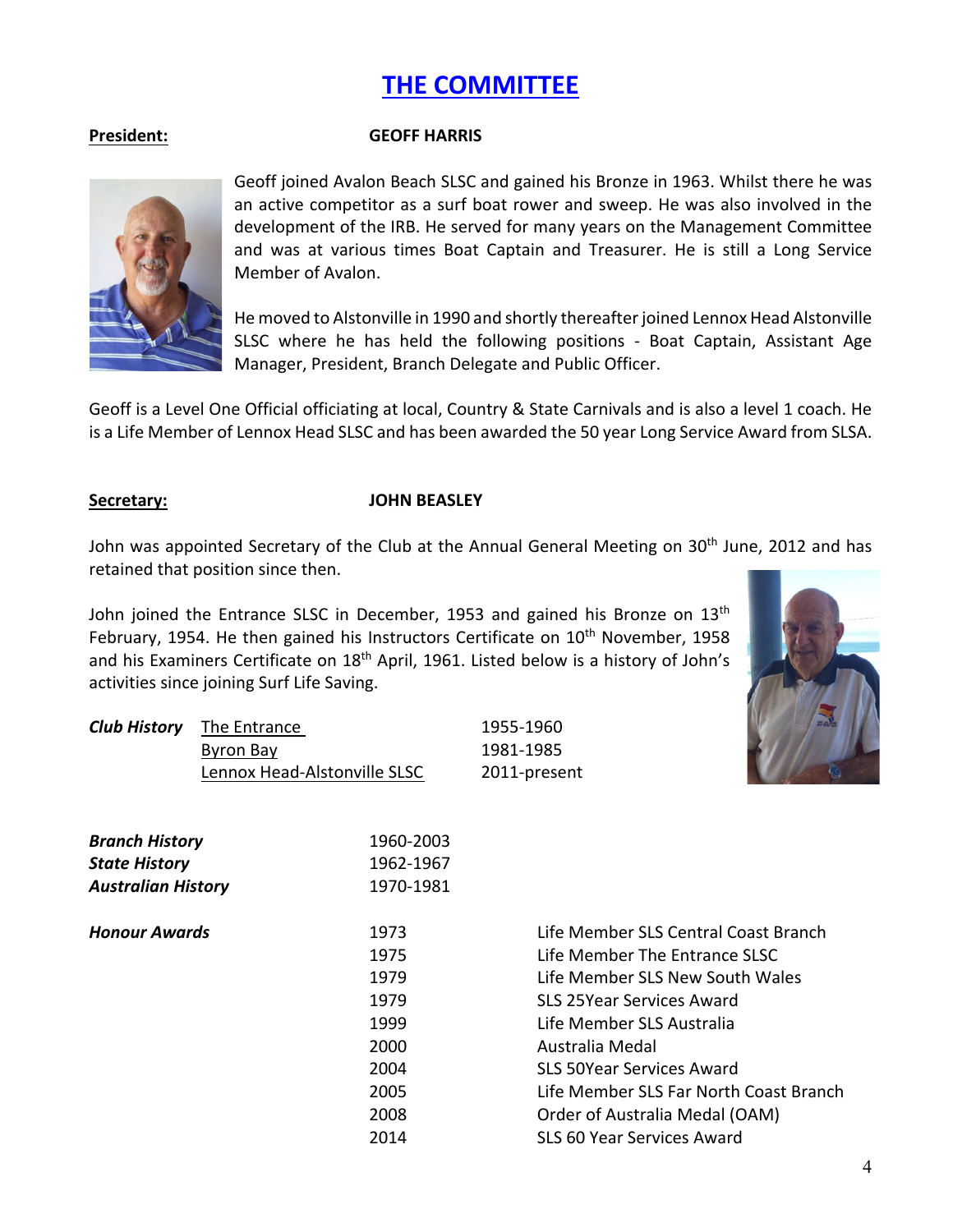### **Vice President/Level II Coach: LOU WILSON**



Lou joined Wanda Surf Club as a cadet over 40 years ago. He later moved to Cronulla where he remained until transferring to Lennox Head in 1991, where he is still an active patrolling member of our Club. Since that time, he has held most positions in the Club, including President, Vice President, Club Captain, Chief Instructor and Head Coach.

Lou started coaching in the mid-nineties in order to retain our younger members in the Club, as at that time Lennox Head SLSC had ceased participation in Surf Carnivals. Over several years Lennox Head became the strongest Club in Country NSW, producing an unprecedented 8 Australian Champions.

In 2011, Lou was awarded the prestigious National Medal in recognition of his long service to Surf Life Saving. Following on from this in 2012, he was elected a Life Member of our Club.

Lou is now a Professional Surf Sports Coach and continues to work closely with former Lennox Head athletes, including Tanyn Lyndon, our first Australian Champion. He travels with Tanyn as coach for the Nutrigrain Series and the Australian and World Championships. Lou has also coached with the North Coast Academy of Sport.

#### **Treasurer: BRETT VAN ZUYLEN**

Growing up in Sydney, some distance from the beach, meant that Brett's first involvement with Surf Life Saving was not until much later in life.

Upon moving to the Northern Rivers in 2008, Nippers seemed like a good idea for the kids and so Brett's family joined LHASLSC for the 2009 season. His wife Danielle trained for her Bronze Medallion in 2010 and so the pressure was on for him to follow. After a lengthy training period over a mild winter, he was awarded his Bronze Medallion in 2013 and has been an active patrol member since.

Brett was appointed as Club Registrar in 2012 and was voted in as Treasurer in 2013.

#### **Registrar: PHOEBE HUMPHREYS**

Moving to Ballina with her family in the late 80's, Phoebe was thrown into swimming lessons with 'Mr Tilley' and the famous Ballina Indoor Swim Team. The lessons graduated to swimming training, which quickly morphed into every morning and afternoon for a decade. Phoebe competed competitively and as a teenager, discovered surfing. The black line of the swimming pool grew old, and the early morning preference was heading to the beach for a wave.

Looking to ease up on swimming without giving it away completely, Phoebe joined Nippers at Ballina SLSC as an U14. After experiencing successes throughout her first year of competition, and then at Aussie Titles as a senior competitor in subsequent years, there was no going

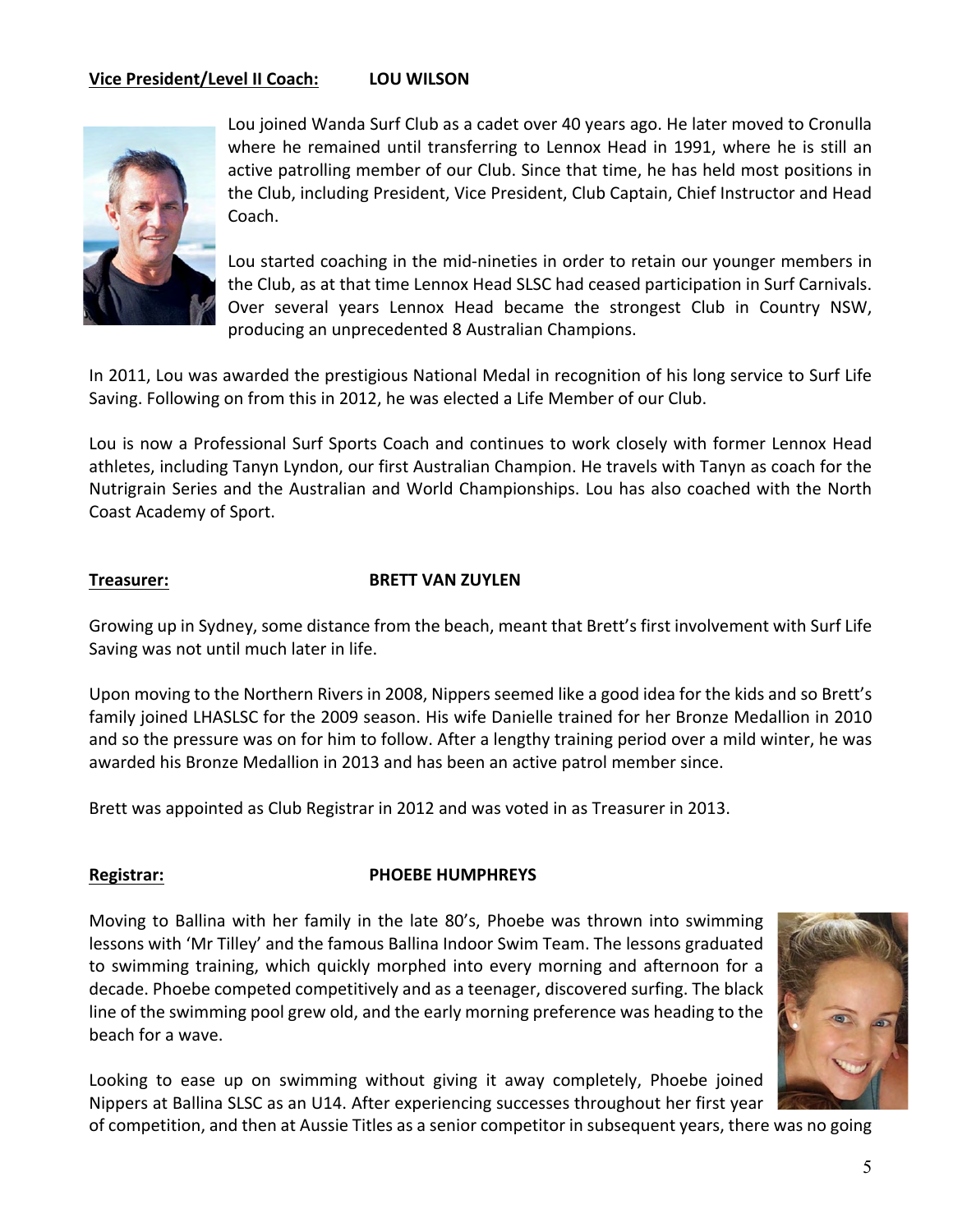back to the 'black line'! She devoted herself to her surfing and ensured she helped the community by dedicating every public holiday to patrolling Ballina's beaches, before moving away to attend University. Twenty years on, she is back in town with her own young Nippers in tow! Phoebe is eager to help others join the wonderful Lennox Head Surf Club and believes it is an excellent way to get involved in the infectious, local community spirit!

### **Club Captain: JUSTIN INGRAM**

Justin joined surf lifesaving when he was 13 years old at Collaroy Surf Club, where he went on to complete his SLSC and start patrol. He followed in his Dad's footsteps and rowed surf boats and continued patrolling after transferring to South Narrabeen Surf Club.



With work commitments Justin moved to QLD and competed for Metropolitan Caloundra.

Justin joined Lennox Head SLSC in 2014 when his two young boys joined nippers in Under 6's and 7's. Here he continued patrol's, helped with Nippers and water safety. Justin loves the water and teaching the kids water safety is not only fun but an important life skill.

He has competed at Masters carnivals and has been instrumental in creating a Lennox Head surfboat crew.

This year Justin is committed to the role as Club Captain and is ready for a fantastic season ahead. He welcomes patroller suggestions and looks forward to coordinating patrols on our beach this summer.

# **Public Officer: TIM BREEN**



Tim has been involved in Surf Life Saving since completing his Life Saving Certificate and Bronze Medallion at Byron Bay in the 1980's. He has been involved at LHASLSC for over a decade with Nippers and as a patrolling member.

Tim is a long-term resident of the Northern Rivers and is involved in a number of not-for-profit and sporting committees throughout our local area.

# **Chief Training Officer (CTO): LARA BOYLE**

Having grown up over an hour away from the beach it was love at first run-swim-run when Lara gained her Bronze Medallion at Whale Beach SLSC in 2009. In 2010 she found her passion training new surf lifesavers and her fate was sealed as a 'Super Clubbie'.

Since then, Lara has gone on to spend 1000 hours on patrol,

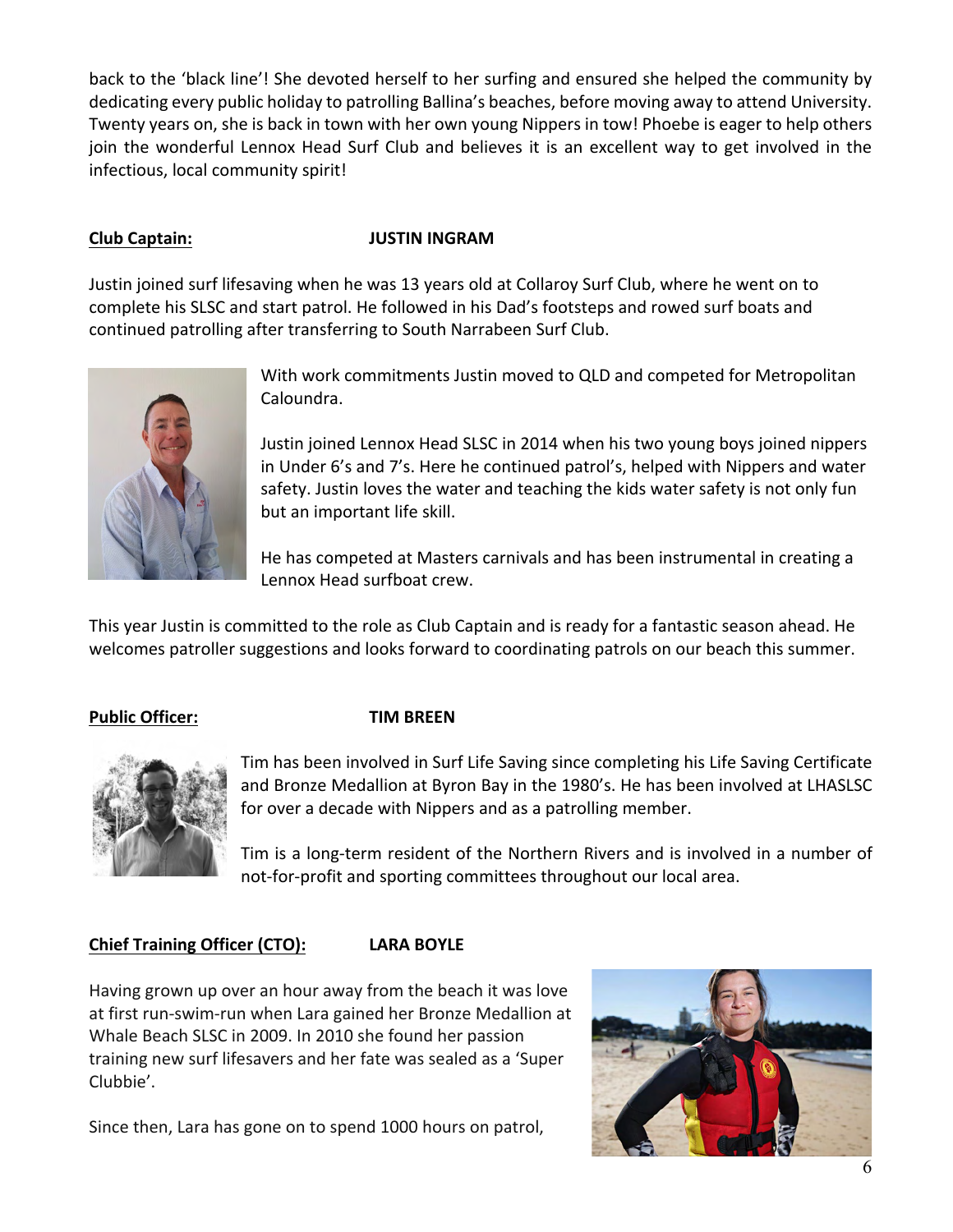lifeguard in Japan, attend National leadership programs, and earn several awards including her Assessors, RWC (Jet Ski) Operator, Gold Medallion, a Meritorious Award for bravery, and 2017 NSW Surf Lifesaver of the Year.

Lara was a member of Whale Beach SLSC's Management Committee for seven years as Chief Training Officer and Club Captain and worked for SLSNSW in the Member Services team for two years. While she loved her work with SLSNSW, she was also living in a mouldy apartment on a highway in Sydney. She finally came to her senses and relocated to Lennox late last year with her girlfriend and is eager to give back to the community.

# **Youth Activities Officer (YAC): BRENDON MATTHEWS**

Brendon joined Batemans Bay SLSC in 1989 as a Nipper and received his bronze in 1996 and has been a patrolling member of Lennox Head SLSC since 2017.

Brendon attended the AIS in 1992 and has competed at a National Level in numerous sports ranging from Triathlon to Crossfit. He has a Physical Education degree and Level 2 Accreditation in Swim Coaching. Brendon has been coaching since 1994 in numerous positions from water confidence through to senior squad.

Brendon is excited and enthusiastic about his role as YAC and believes Nippers plays a valuable role in the development of all children involved in this great sport. He looks forward to continuing the great culture that has been established at Lennox SLSC and building on that in the future.



# **Surf Sports Co-ordinator: SAM MILLER**



Sam is a third generation Surf Lifesaver - her grandfather joined the Collaroy SLSC in 1930 and her own father is a Life Member of South Narrabeen and Avoca Beach SLSC'S as well as the Central Coast Branch. Sam herself joined the Nipperettes as a 4-year-old back in 1977-78 at the Avoca Beach SLSC, where she was an active member until 2000. She gained her Resuscitation Certificate in 1983, her Surf Life Saving Cert in 1986 and her Bronze Medallion in 1987.

Sam joined the Lennox Head Surf Club in 2006 when her oldest child became a Nipper in the Under 6's. She then went on to be their age manager until taking on the YAC position. The last few years she has also worked with the Nippers as a board coach and has gained her Level 1 coaching cert.

Sam is extremely enthusiastic in her role as Surf Sports Coordinator - it is her passion and way of life. She says: "Surf Life Saving has so much to offer – mateship, water skills, volunteering and is the best sport in the world."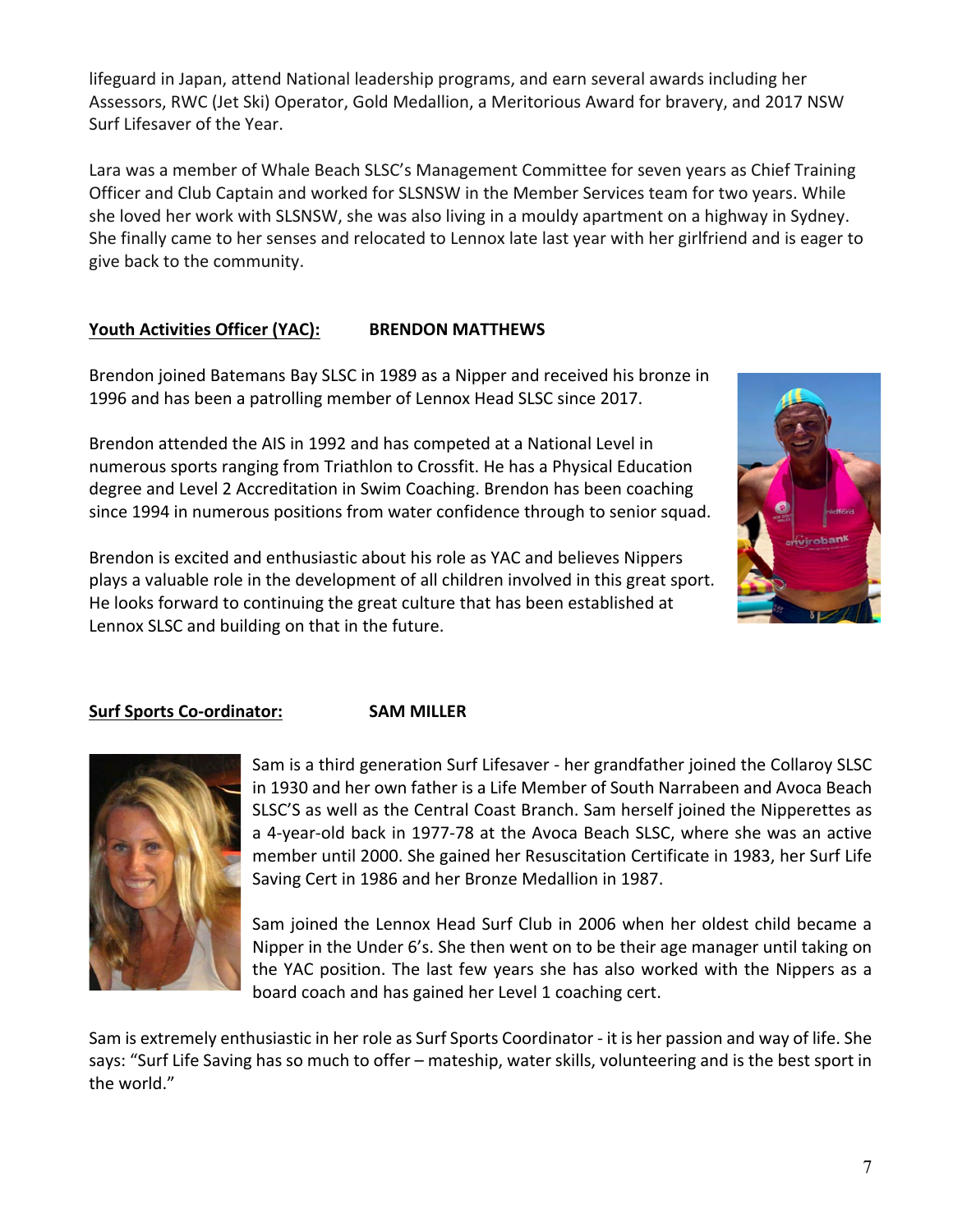# **ABOUT SURF LIFESAVING AUSTRALIA**

**Who is the Australian Surf Lifesaver?**

A surf lifesaver is a person who demonstrates the character, skill and service that epitomises the best of the Australian culture. Surf Lifesavers give their time as volunteers in the service of their communities. They are fit, skilled, team orientated and adaptable Australians.

The Australian Surf Lifesaver…….

- 1. Commits personal time and energy to maintain safe beaches around Australia
- 2. Develops and maintains a high level of skill through ongoing training
- 3. Provides leadership in maintaining and developing volunteerism as a valued characteristic within Australian society
- 4. Epitomises the strength and character of the Australian way of life

The surf lifesaver is an Australian icon, known worldwide for their bravery and tireless community service. Each person who wears the red and yellow cap is a recipient and guardian of that heritage.

# **LENNOX HEAD – ALSTONVILLE SURF LIFESAVING CLUB LHASLSC History & Background**

The LHASLSC was formed in December, 1973. The first official meeting of the club was held on 7<sup>th</sup> January, 1974, with nearly 100 members in attendance. The original cost of the club was \$49,320, which was made up of \$6,000 in funds from members and sponsors and \$43,320 from the Federal Government.

The club was originally built on large concrete skids (still visible today) that would enable the building to be towed away by bulldozers should rising seas threaten.

The land on which the clubhouse sits is owned by the NSW Department of Lands with Ballina Shire Council effectively acting as "trustees" of the building. The junior club amalgamated with the seniors during the 2002-2003 season.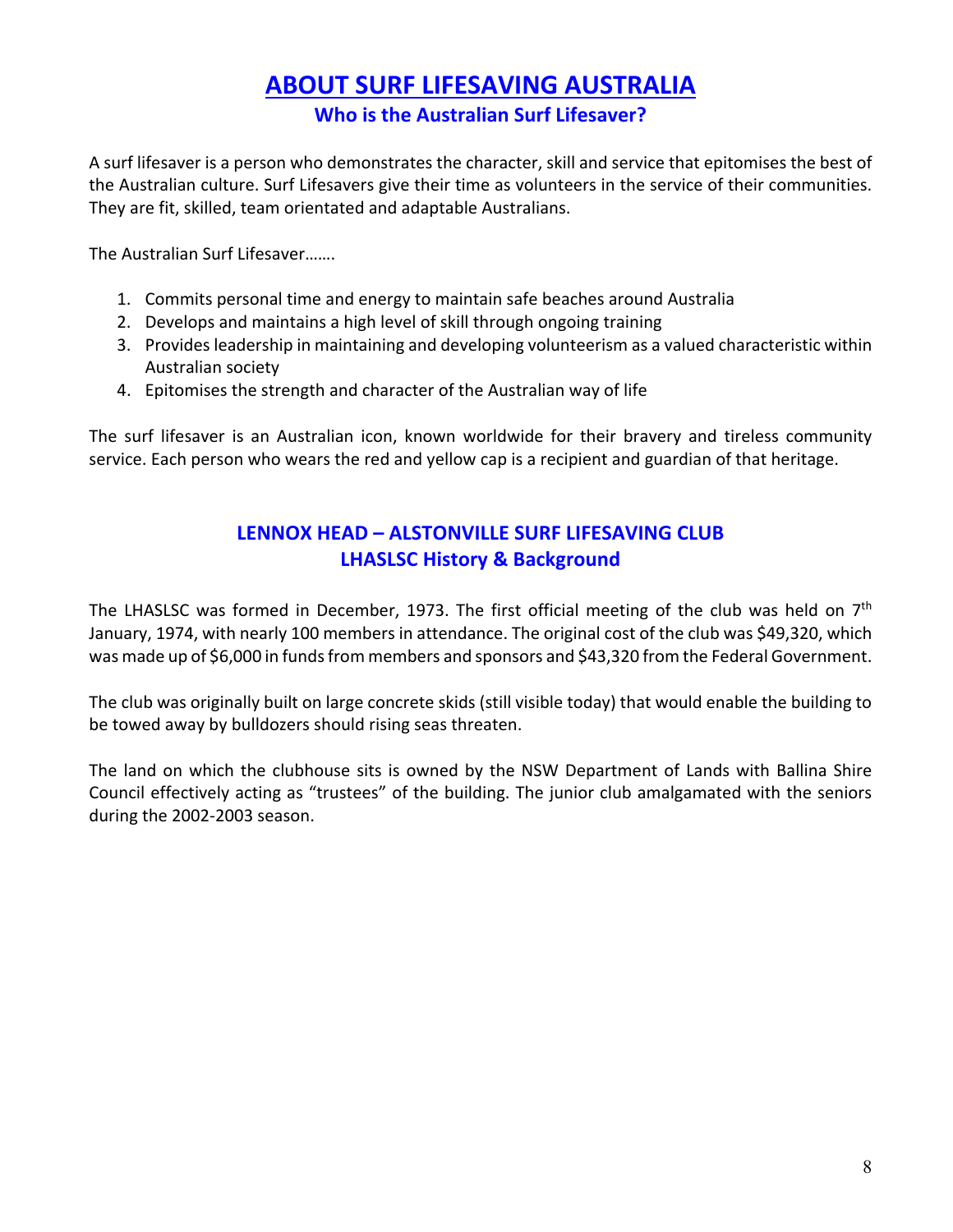# **MEMBERSHIP & REGISTRATION Youth Membership Age Groups**

Youth Membership at LHASLSC is open to children from 5 to 13 years of age. A child's age group for the season is determined as at midnight on 30<sup>th</sup> September at the commencement of that season.

Listed below are the Age Groups that members will be in for this season based on their date of birth:

| 1st October 2007 - 30 <sup>th</sup> September 2008 | Under 14 |
|----------------------------------------------------|----------|
| 1st October 2008 - 30 <sup>th</sup> September 2009 | Under 13 |
| 1st October 2009 - 30 <sup>th</sup> September 2010 | Under 12 |
| 1st October 2010 - 30 <sup>th</sup> September 2011 | Under 11 |
| 1st October 2011 - 30 <sup>th</sup> September 2012 | Under 10 |
| 1st October 2012 - 30 <sup>th</sup> September 2013 | Under 9  |
| 1st October 2013 - 30 <sup>th</sup> September 2014 | Under 8  |
| 1st October 2014 - 30 <sup>th</sup> September 2015 | Under 7  |
| 1st October 2015 - 30 <sup>th</sup> September 2016 | Under 6  |
|                                                    |          |



### *Important notes:*

- To register, please visit our website at www.lennoxsurfclub.com.au and go the membership section to commence the registration process.
- *Yes, we accept Active Kids vouchers at Lennox Surf Club!*
- As with all modern sporting and social bodies, only Nippers who are financial members, and therefore insured, are able to participate in our YAC activities.
- Children are to participate in Nipper activities in their correct age group, with no exceptions.
- Visit the FAQ's under the Nippers section of our website for troubleshooting.
- **PLEASE NOTE: It is a club requirement that a parent/caregiver of a Nipper member is also required to become a member.**

# **Under 6 & Under 7 Membership**

Under 6 & Under 7 members may participate in activities on an educational basis only. Clubs are not compelled to run activities for these age groups. It is entirely up to the individual club; however, children in these age groups may not compete in any point score/championship events.

A child may join a club as soon as he/she turns 5 years of age. *No club is to accept membership of a child until they have reached the age of five years to comply with insurance requirements.* A child who reaches five years of age *after* 30th September may join Nippers at that time at the discretion of the JAC; however, this child will be required to stay in the Under 6 Nipper age group the following season.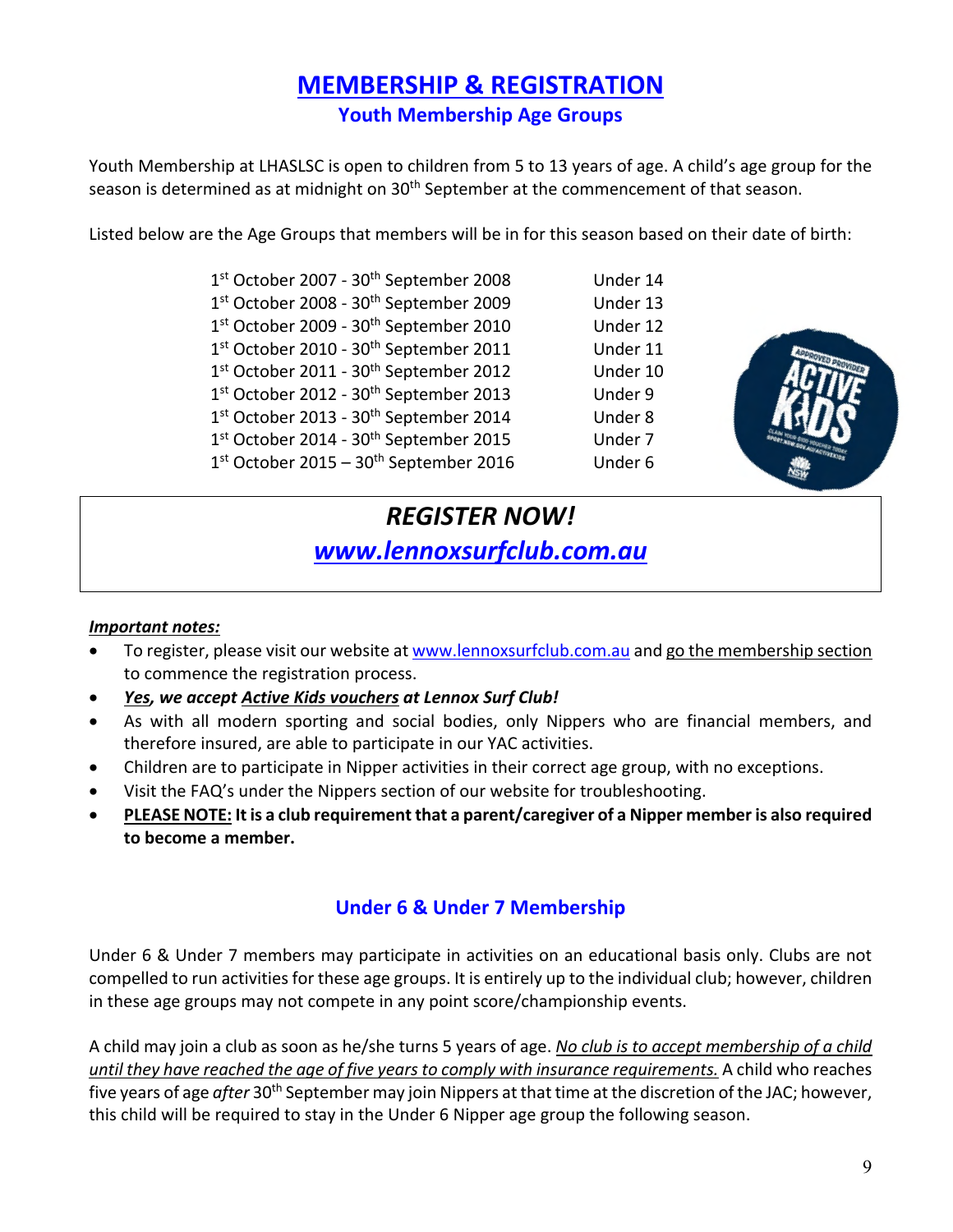# **STRUCTURE Youth Activities at LHASLSC**

### **Under 6 and Under 7 Age Groups**

These age groups participate in fun-based activities including runs, flags, wades and games. The emphasis in these age groups is learning to safely enjoy the beach and having lots of fun. There is no formal competition within these age groups, but each child does receive an Award at the end of the year.

The Age Managers for these age groups will require substantial assistance from parents to keep these children safe and to teach them about the aquatic environment. The children are required to wear a GREEN CAP for the duration they are on the beach to ensure they are easily distinguishable from the older age groups, who have water-based proficiency standards.

## **Under 8 to 14 years Membership – Activities & Proficiencies**

LHASLSC YAC aims to foster Nippers in the traditions and ideals of the Surf Life Saving movement. This involves teaching the children awareness of the surf and its danger, water confidence, basic signals, rescue methods, resuscitations and first aid. Competition in various skills is also provided in these age groups and regulated by Surf Life Saving Australia (SLSA). By participating in Nippers, they are encouraged to move on to the senior movement and become active members, gaining their Bronze medallion, patrolling the beach and enjoying the camaraderie of new and old friends.

## **Junior Activities Preliminary Skills Evaluation**

Every junior member, from the Under 8's to Under 14's, is required to participate in this evaluation, conducted by the club, prior to any junior water activity, training or competition being undertaken each season. (Refer last page for details)

# **Junior Activities Competition Skills Evaluation – Open Water Swim**

To be eligible for ANY competition, Under 9 to Under 14 age groups must complete an open water swim that replicates the junior swim distances specified in the 33rd edition of the Surf Sports manual. (*This replaces the run-swim-run and timed pool swim*.) The competition evaluation open water swim must be achieved before members are eligible to compete in ANY event, including beach events. This is a minimum standard proficiency requirement. (Refer last page for details)

### **Junior Awards**

The Junior Development Program (Surf Education) is an integral part of our Youth Activities Program and must be completed by all participants in junior activities every season. This program is based on clearly defined outcome statements and reflects an exciting change in children's lifesaving development. The requirements of the award are in no way linked with the Junior Participation Skill Evaluation and/or the Junior Competition Skill Evaluation.

Please refer to the **last page** for details of this season's Junior Skills Assessment and Awards. All junior members are required to gain their respective Surf Education Award for their age group every season prior to 31<sup>st</sup> December.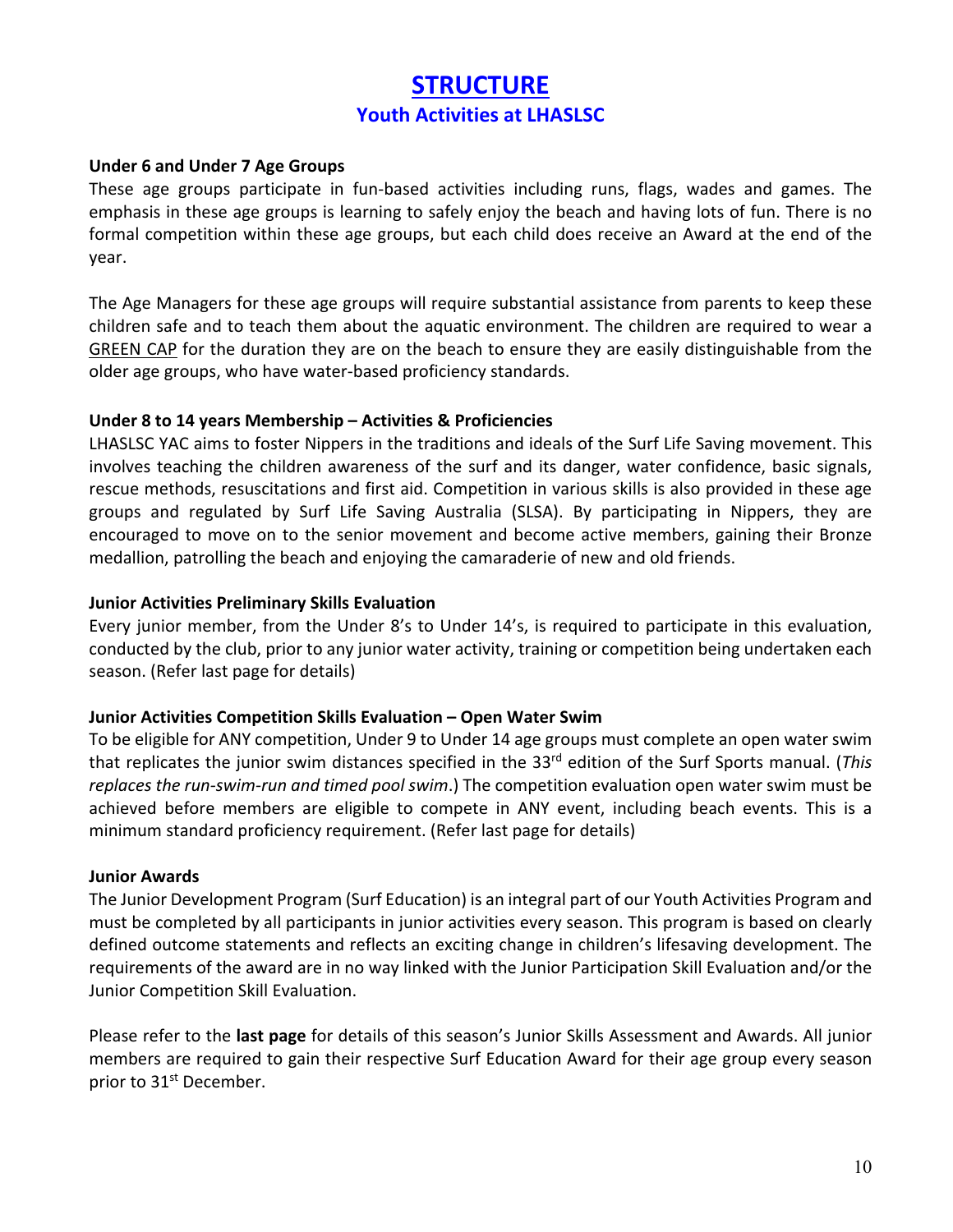# **YAC Sunday 'Club Days'**

Nipper Club days are conducted most Sundays from October through to March. They are designed to accommodate Nippers of all levels of ability and those of a competitive and not so competitive nature. Nippers have the opportunity over those months to participate in Surf Education, First Aid and Rescue Training, training for competition, actual competition, practicing survival skills and techniques, meeting new friends, and having FUN! These club days are generally scheduled from 9.00 am to 10.30 am for the Under 6 & Under 7's and 9.00 am to 11.00 am for the Under 8 to Under 14 age groups. *Parents are encouraged to arrive with plenty of time to find a carpark and locate your child's age group before the 9am scheduled start time.* 

At the commencement of the club day all Nippers line up with their Age Managers in their allocated age groups. The children are issued with a specific-coloured cap for their age group that must be worn for the session. This is a safety measure and ensures that Nippers are easily identifiable on the beach and in the water. If they feel more comfortable children may wear board shorts, rash shirts, t-shirts or wet suits during club days but at carnivals they are required to wear our specific LHASLSC club swimmers and caps. For safety reasons no jewellery is to be worn.

After Nipper caps are issued an attendance roll is taken and Age Managers will brief the Nippers and their parents of the proposed lesson plan for that morning. The children are to stay with their age group until the end of Nipper activities. *Nippers are not to leave until they are marked off by the Age Managers and have returned their caps.*

# **Parent Support**

"Nippers" is NOT a child-minding service for parents or guardians. A key ideal of the Surf Life Saving movement is voluntary service to our community. Age Managers, coaches and the committee members are not paid. They provide their time and expertise to assist in educating your children in the aquatic environment. Similarly, Nipper parents are expected to assist in some manner with Youth Activities operations within the club.

Please volunteer your help – don't wait to be asked. Some examples of such assistance are:

- It is compulsory that Nippers parents/guardians be at the club at all times. In respect to the Under 6, Under 7 and Under 8 age groups, the parents/guardians MUST be on the beach with their child. Therefore, parents are encouraged to join in the fun and share the experience with your children.
- Parents/guardians with appropriate SLSA awards are required to assist with water safety on club days, during carnivals and at club training. The club will give priority to training any parent wanting to complete the Bronze medallion or to upgrade any existing SLSA award.
- Parent/guardians assist Age Managers with set up/pull down of activity areas; assist with conduct of Nipper activities, washing and storage of equipment/boards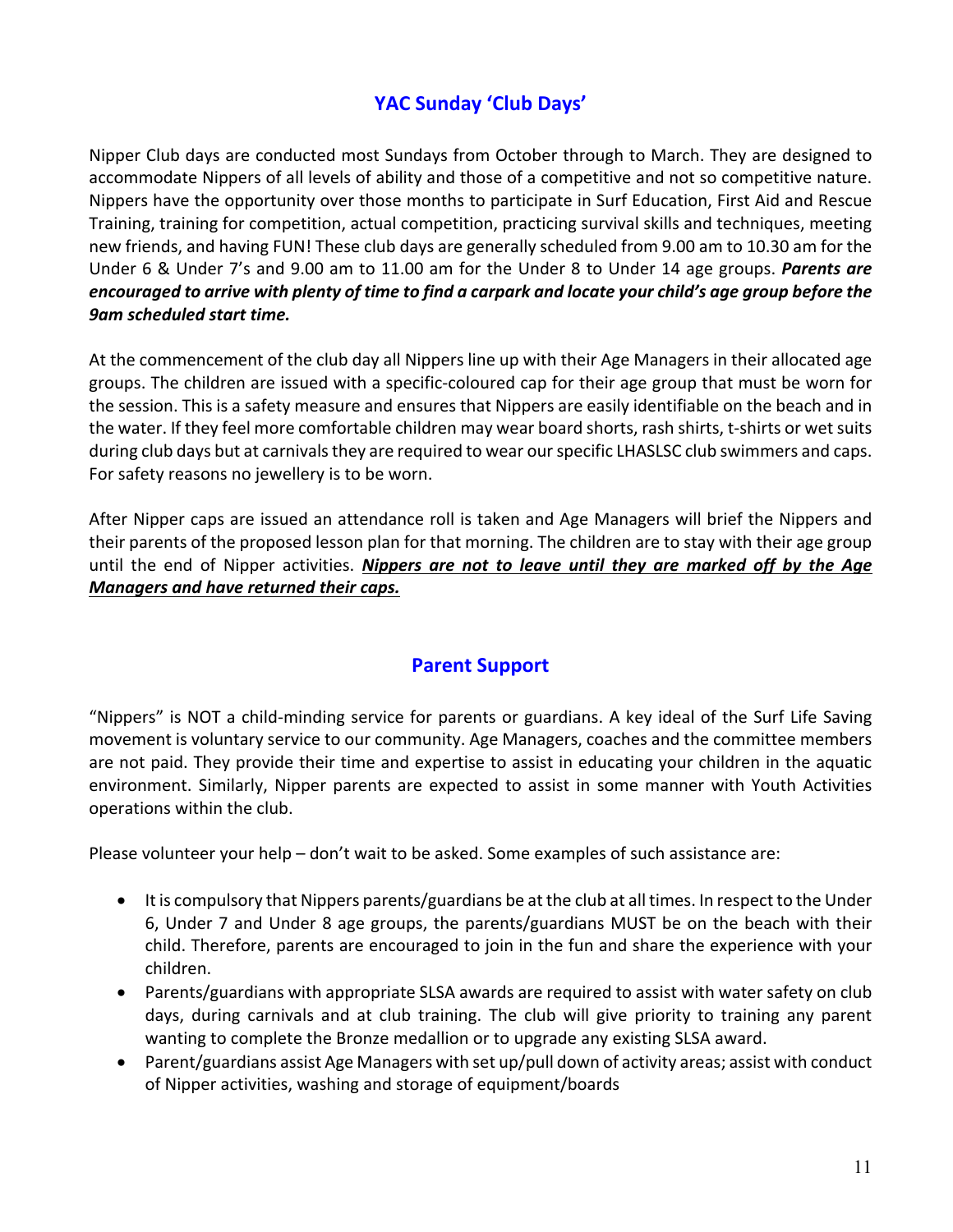• BBQ Duty – this is one of our main fundraising activities and age groups will be allocated on a roster system. At least 4 parents per age group are required *from 8.30am* to assist with set up, food preparation, cooking, serving and cleaning up BBQ area. Many hands make light work.

Assistance is always encouraged and eagerly sought. Please ask questions and offer your help or expertise in whatever area you feel comfortable. **We cannot succeed without your involvement** and our experience is that children whose parents are actively involved as helpers, in any capacity, are the ones who benefit the most from the Nipper experience.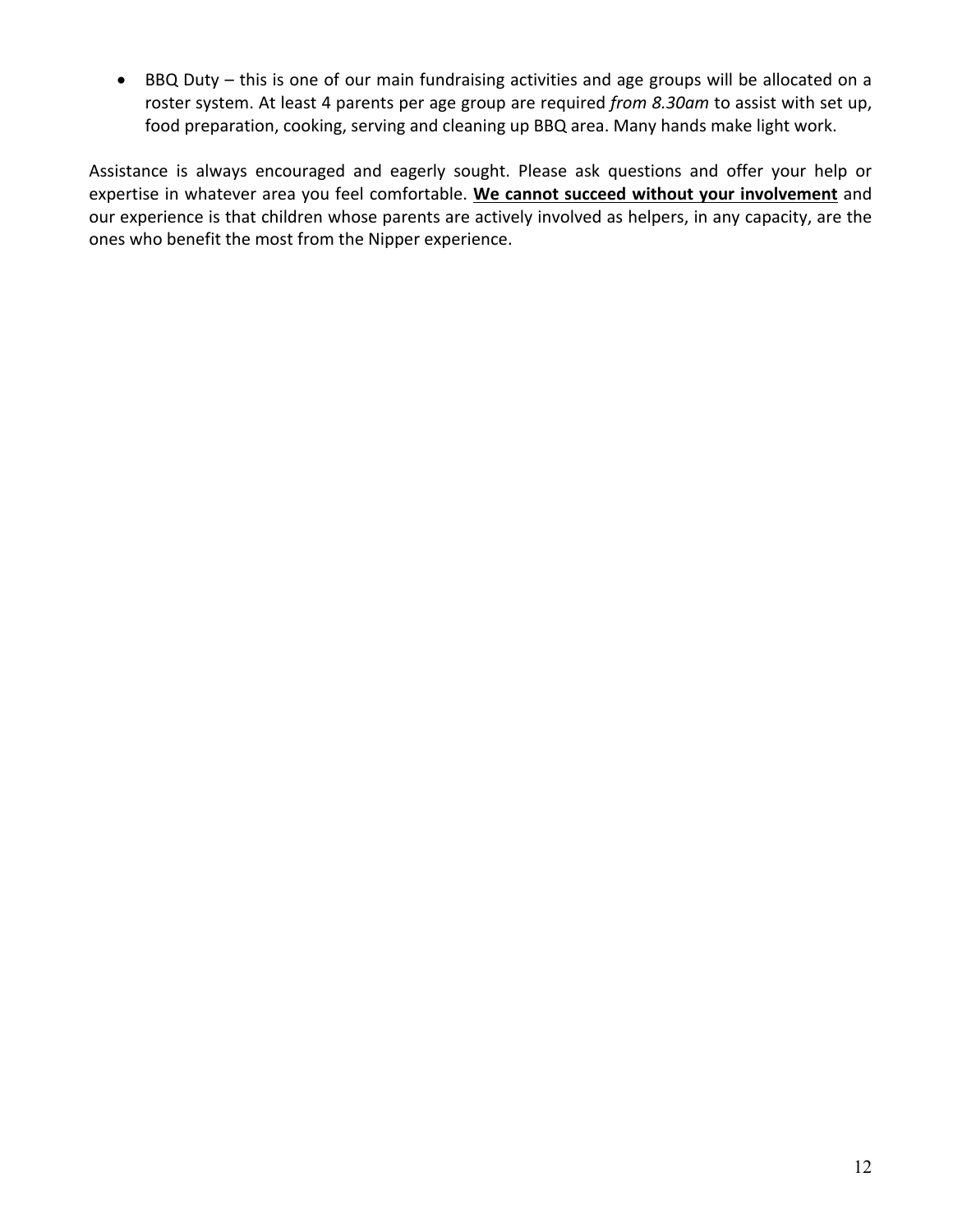# **EQUIPMENT INFORMATION Essential Equipment to be brought to Nippers**

- Ø *A positive attitude!*
- Ø *Mum and/or Dad, Grandparents, Guardians, and general helper. These people are needed by your child and the Age Managers for assistance during the Nippers season, in particular the younger age groups and for support and encouragement of all the children*
- Ø *Pink Rash Vest (supplied annually with your membership)*
- Ø *Sunscreen Age Managers will always have SP30+ sunscreen available for their group to use BUT parents are proactively encouraged to apply sun block before and during Nipper days. In support of the Club's Child Protection Policy Age Managers are instructed NOT to personally apply such products to any child other than their own. Please also refer to the Sun Safe Policy as set down by the club at the back of this handbook. A must read for any Nipper, Parent/Guardian whether attending carnivals or not.*
- Ø *Sun Safe apparel a wide brimmed hat, rash shirt is appropriate and encouraged please refer to the Club's Sun Safe Policy*
- Ø *Any medications normally available to the child when participating in a competitive environment (ie Ventolin etc)*
- Ø *Drink bottle*
- Ø *Swimmers believe it or not but some members have forgotten*
- Ø *Goggles (optional but strongly encouraged as surf skills are developed)*
- Ø *Wetsuit (optional, but particularly useful at the start of the season)*
- Ø *Towel*
- Ø *Warm clothes for after Nipper session*
- Ø *More positive attitude*
- Ø *A SMILE*

# *PLEASE NOTE: – SWIMMING COMPETENCY*

*It should be clearly understood that LHASLSC is NOT a swimming club, nor do we provide 'Learn to Swim' instruction. As Nipper activities are conducted predominately in an aquatic environment it is most important that upon joining our club the child is already a competent swimmer.*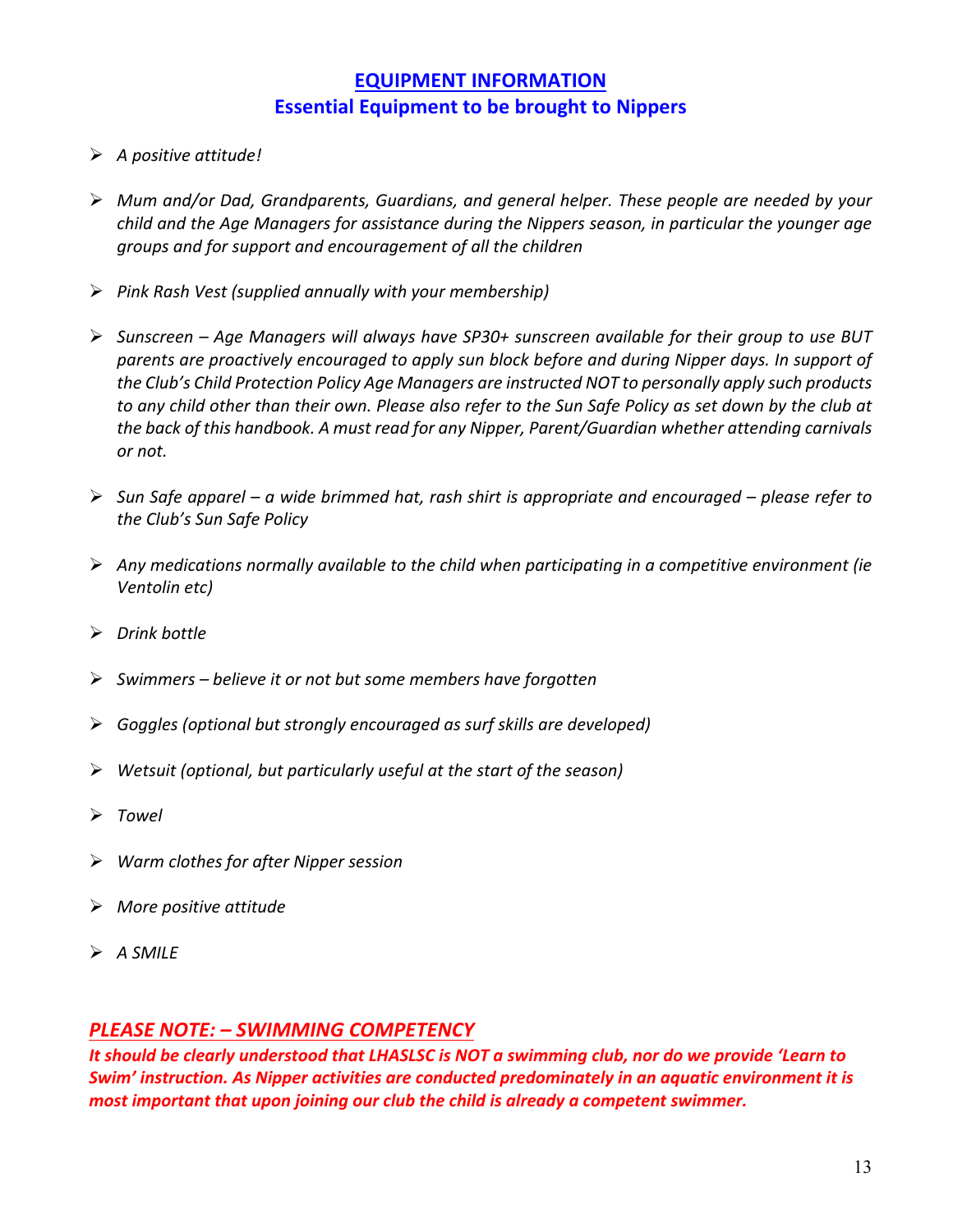# **SLSA Equipment Supplied to Nipper Groups**

### **Under 6, 7 & 8 Age groups:**

These age groups have a supply of boogie boards, buckets, ropes etc for use under the direction of their Age Managers on Nipper club days

### **Under 9 & 10 Age groups:**

The club is fortunate to have built up a stock of SLSA approved 2 metre length 'foamie' Nipper boards that are available for training and competition for these age groups. This club equipment is only for use under the direction of the Age Managers, Club Coaches and Gear Steward in concert with the Club's Equipment Storage Policy (full document available on the club website).

### **Under 11, 12 & 13 Age groups:**

These age groups utilise SLSA approved 2 metre length fiberglass Nipper boards in training and competition. Quite a few Nippers own their own board, however LHASLSC does have available a limited supply of this equipment for use by these age groups. Again, this Club equipment is only to be used under the direction of the Age Mangers, Club Coaches and Gear Steward in concert with the Club's Equipment Storage Policy.

### **Under 14 Age Group:**

This age group is required to utilise a full length 3.2 metre fiberglass Malibu board in training and competition. Again, quite a few Nippers own their board but LHASLSC does have a limited supply of Malibu boards available under the same conditions detailed for the Under 9 to Under 13 age groups.

# **Care of Equipment**

Training and competition equipment is expensive both to purchase and to repair. It is important that these items and all other gear and equipment is handled and cared for correctly. Following the procedures listed below will assist in maintaining the quality and repair of Club boards:

- Boards are to be carried, *not dragged*
- Boards are NOT to be sat on
- Boards are NOT to be left lying in direct sunlight for a prolonged period of time as a "foamie" board may bubble and a fibreglass board may de-laminate.
- Foamies are ONLY to be used by the Under 9 & 10 Age groups
- Fibreglass Nipper boards are to be used ONLY by the Under 11, Under 12 & Under 13 age groups
- Malibu boards are to be ONLY used by the Under 14 age group
- All Boards MUST be rinsed off with the hose before being put away in club shed
- Boards must be returned to the same position in shed after use
- Any damage to club boards or equipment must be reported immediately to the Gear Steward, Age Managers or Coaching staff supervising the equipment.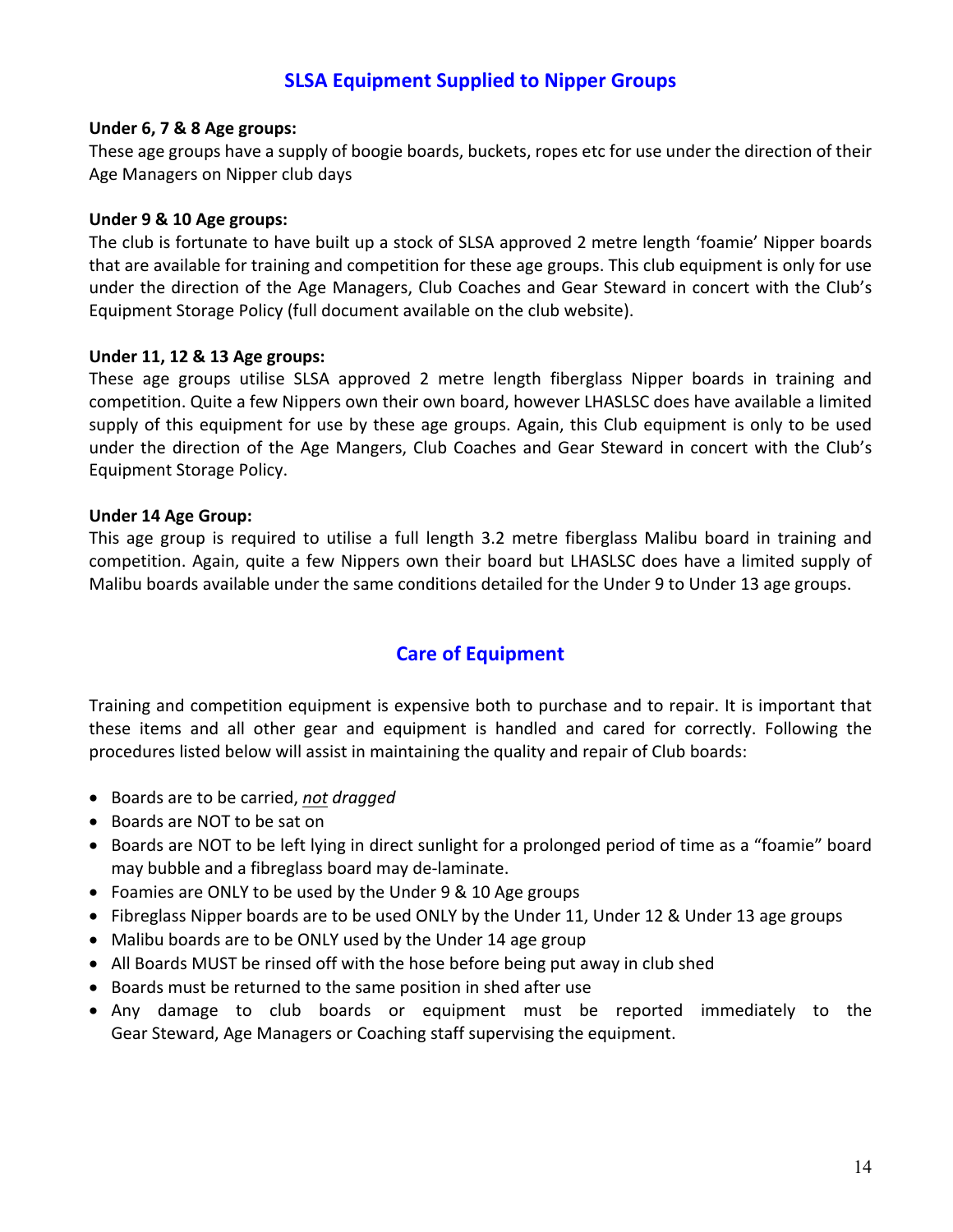# **Equipment Storage Policy**

Full terms of the Club's Equipment Storage Policy is detailed on the Club website. You are encouraged to view and be aware of this policy which affects all members including parents of Nippers.

In summary, the Policy stipulates that any financial Active member i.e. a bronze medallion holder may use club equipment that has been marked "for general use". Any other financial member i.e. Associate, Junior Active Nippers etc must first gain permission from the Club Gear Steward or Club Coach. Similarly, Club equipment marked NOT FOR GENERAL USE can only be used providing the Gear Steward or a Club Coach grants permission.

**UNDER NO CIRCUMSTANCES ARE PRIVATELY OWNED BOARDS OR EQUIPMENT that have been authorised for storage at the Club, to be moved from their allocated position or used without the direct approval from the owner.**

# **EDUCATION**

# **Surf Education opportunities and requirements**

As mentioned previously in this handbook, Surf Education is an integral part of SLSA's Youth Activities program and MUST BE COMPLETED BY ALL PARTICIPANTS EVERY SEASON. Age Managers often utilise wet weather days for those learning sessions, and quite often parents attending also benefit from the lessons. Upon successful completion of the relevant program the appropriate SLSA Surf Education Certificate is awarded – usually at the JAC presentation day.

# **EVENTS Carnivals & Competition**

To enable surf club members to practice their skills and to keep physically fit, the surf lifesaving movement conducts regular carnivals during the summer months. LHASLSC is a member of the Far North Coast Branch (FNC) of Surf Lifesaving New South Wales (SLSNSW). SLSNSW is, in turn a member of Surf Lifesaving Australia (SLSA). Competition is regulated by SLSA across a wide range of ages, commencing with the Under 8 age group and covering members to 60 years of age and over.

LHASLSC supports the view that structured competition encourages children to have fun, to participate safely in the aquatic environment, and most importantly, develop skills and confidence in surf lifesaving and sport through the spirit of fair play. Competition in junior carnivals can also be viewed as part of a Nipper's progression to becoming a competent Surf Lifesaver.

Following is a broad overview of most of the specific events that can be contested by a Nipper at a JAC Surf Lifesaving carnival: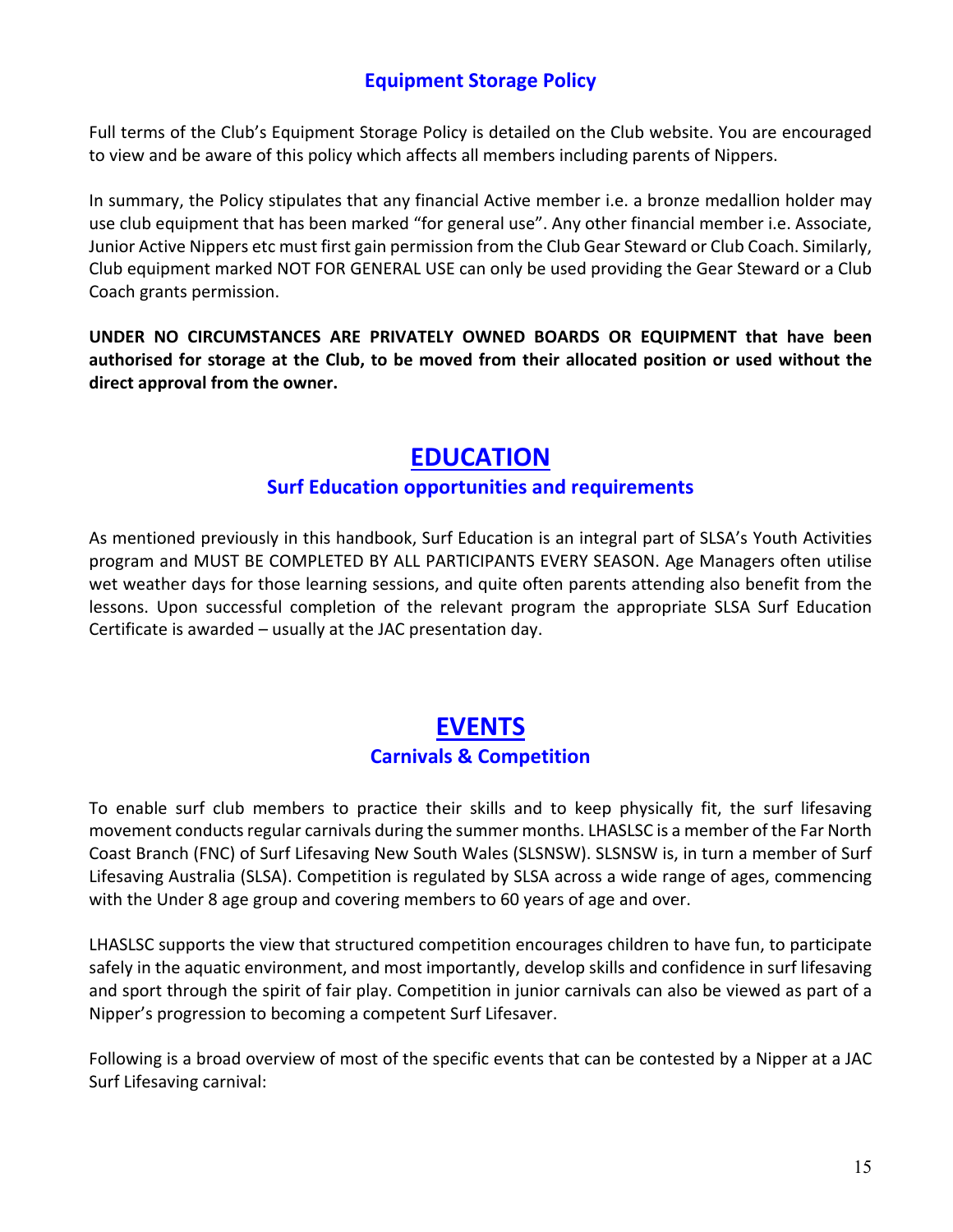# **Water Events**

Wade Race - Under 8's only - Competitors run through knee to waist high surf, and may wade, dive and/or swim their way around the water section of the course that includes three (3) water safety persons as markers, then return to shore and finish between designated flags

Wade Relay – Under 8's only – Competitors are divided into teams of 4. Each member is numbered 1 to 4 and as he/she completes the course they are to tag the next numbered competitor, until all have completed the course.

Swim Race – Under 9 up – Competitors commence from the start line on the beach, enter water, swim around the buoys (commonly termed "cans") and return to shore finishing between the designated flags on the beach

Swim Teams – Under 9 up – Competitors are divided into teams of 4. All competitors in their respective age groups swim the same course at the same time. Upon completing the course each swimmer is given a place number. The team of 4 with the lowest total accumulative score is the winner.

Board – Under 9 up – Competitors commence from the start line on the beach, enter the water, paddle around specific buoys, exit water and finish by crossing a judging line on his/her feet whilst holding onto the board. Ages Under 9 to Under 10 use foam Nipper boards, Under 11 to Under 13 use fiberglass Nipper boards and Under 14's use fiberglass Malibu racing boards.

Board Relay – Under 9 up – Competitors are divided into teams of 3. Competitors wear uniformed tops numbered 1, 2 or 3. The event commences with paddler 1 starting, completing the course and tagging paddler 2, who complete the course and tags paddler 3 who races to the finish line.

Iron person Events – Under 11 up – This event combines a beach run with the swim and board legs in the event

Cameron Relay – Under 9 up – Team consists of 4 competitors, being a swimmer, 2 sprinters and a board paddler.

Board Rescue – Under 11 up – Teams comprise of a patient and a rescuer. The patient swims to an allotted buoy, touches the buoy with one hand and signals to the rescuer, a board paddler, by raising the other arm in a vertical position. The patient then retires to the seaward side of the buoy as the rescuer paddles to the allotted buoy. Behind the buoy the patients climbs onto the board and both paddle back to shore, passing through the finish line with both patient and rescuer in contact with the board.

# **Beach Events**

Beach Sprint – Under 8 up – Competitors sprint against each other on a beach sprint track of 70 metres Beach Relay – Under 8 up – Team consists of 4 members who pass a baton to each other at the end of the sprint legs

All Age Relay – Under 8 to Under 14 – Team consists of 7 members, 1 male or 1 female, each from a different age group. Competitors run in order from youngest to oldest.

Beach Flags – Under 8 up – Batons are positioned 15 metres away, in a line parallel to the start line and shall be approximately in the centre of the space between competitors. Competitors shall lie face down,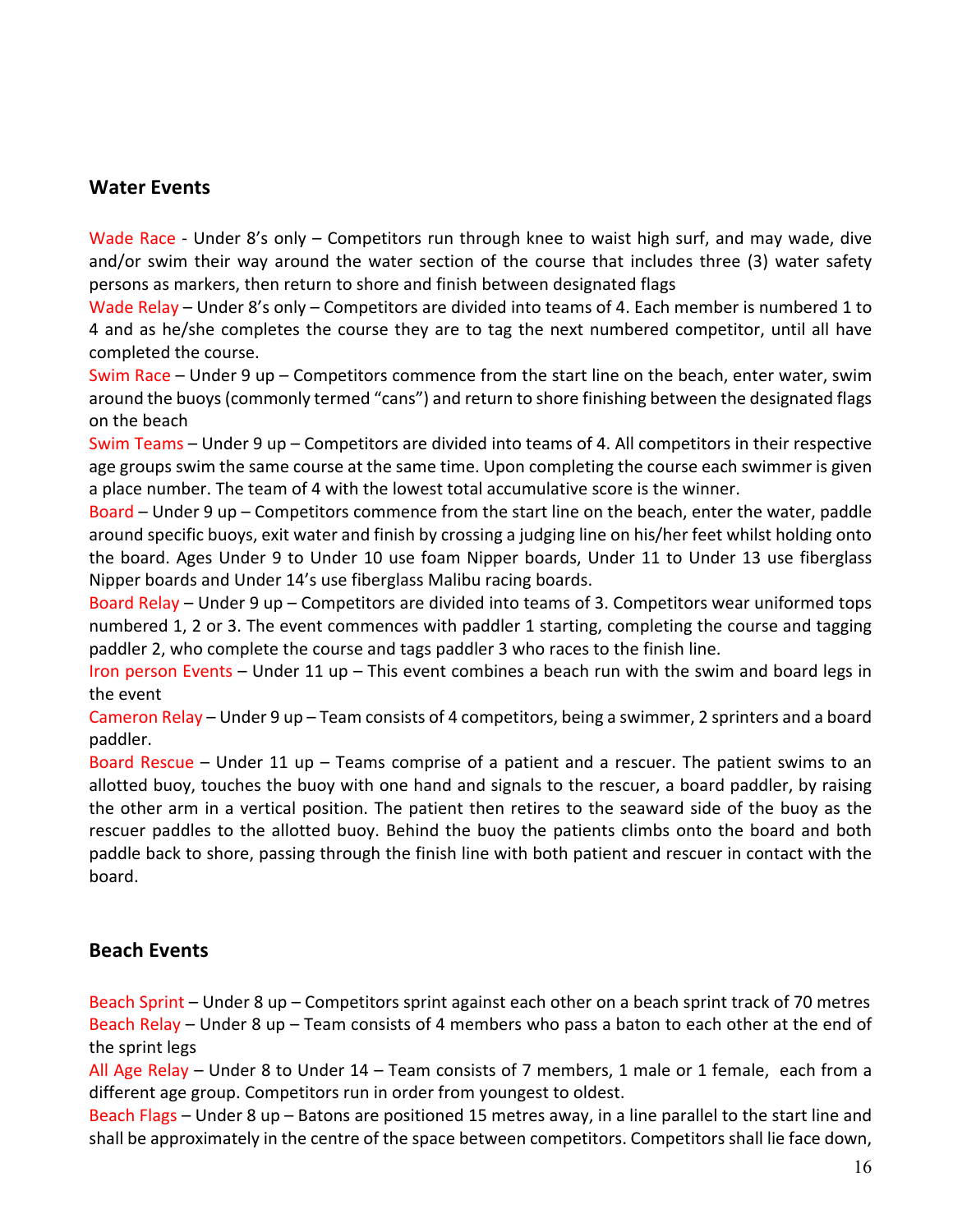with their toes on the start line, heels together, hands on top of each other with finger tips to wrist and the head up. Elbows must be extended forward so that the chest lies flat on the sand. No scooping of sand or digging in of the feet is permitted. On the commands "Heads Down", the competitors will stretch their chins forward and place the chin on their hands and await the start. At the starter's whistle the competitor shall get to his/her feet as quickly as possible and attempt to obtain a baton.

R & R (Rescue & Resuscitation) – R & R is a Surf Lifesaving traditional event, utilizing the original rescue method and incorporating the most modern resuscitation techniques. Teams competing in 2 person R & R consist of 2 members of Under 11, Under 12 and Under 13 age groups who are separated into their specific age groups but compete against all other age groups. Teams consisting in 5 person R & R consist of 5 members of any age group from Under 12 to Under 14.

March Past – March Past competition is another traditional event that provides a platform for discipline and surf club spirit. Teams competing in March Past consist of 12 members of any of the Under 12 to Under 14 age groups. *March Past supports Surf club spirit, friendship and the carrying of the LHASLSC flag raises pride in the club colours.*

# **LHASLSC Club Guidelines for Team Selection**

YAC Beach and Water Events involving team selection are - Surf teams, Board Rescue, Buchanan Relay, Cameron Relay, Board Relay, Wade Relay, Beach Relay, All Age Relay, R & R and March Past. Members of each Age group will be continually assessed and ranked according to ability by the Age Managers and coaches throughout the season.

Teams for the first TWO Far North Coast JAC carnivals in a season will be selected in mixed ability groups. This should support teams competing at fairly equal levels and is designed to allow maximum participation within an age group. At other carnivals further into a season the team selection is based on recent individual rankings and also considers conditions on the day.

It is a SLSA policy that JAC members may compete in teams that are ONE age group up only. Competitors from younger age groups will only be allowed to compete in an older age group team if there are insufficient numbers in that older age group to make up a team. Nippers priority in team selection is to their own age group.

Age Managers will have the final decision on team selection within their age group. Parents may not implement changes to any team selected by the age manager. If a child is unable to compete in a team due to any circumstance, the age managers will have sole responsibility for making required changes to teams.

As can be seen from above, there is a broad cross section of events designed to develop the skills and fitness of our future surf lifesavers. Please be mindful that competing at Carnivals is strongly encouraged, but not compulsory.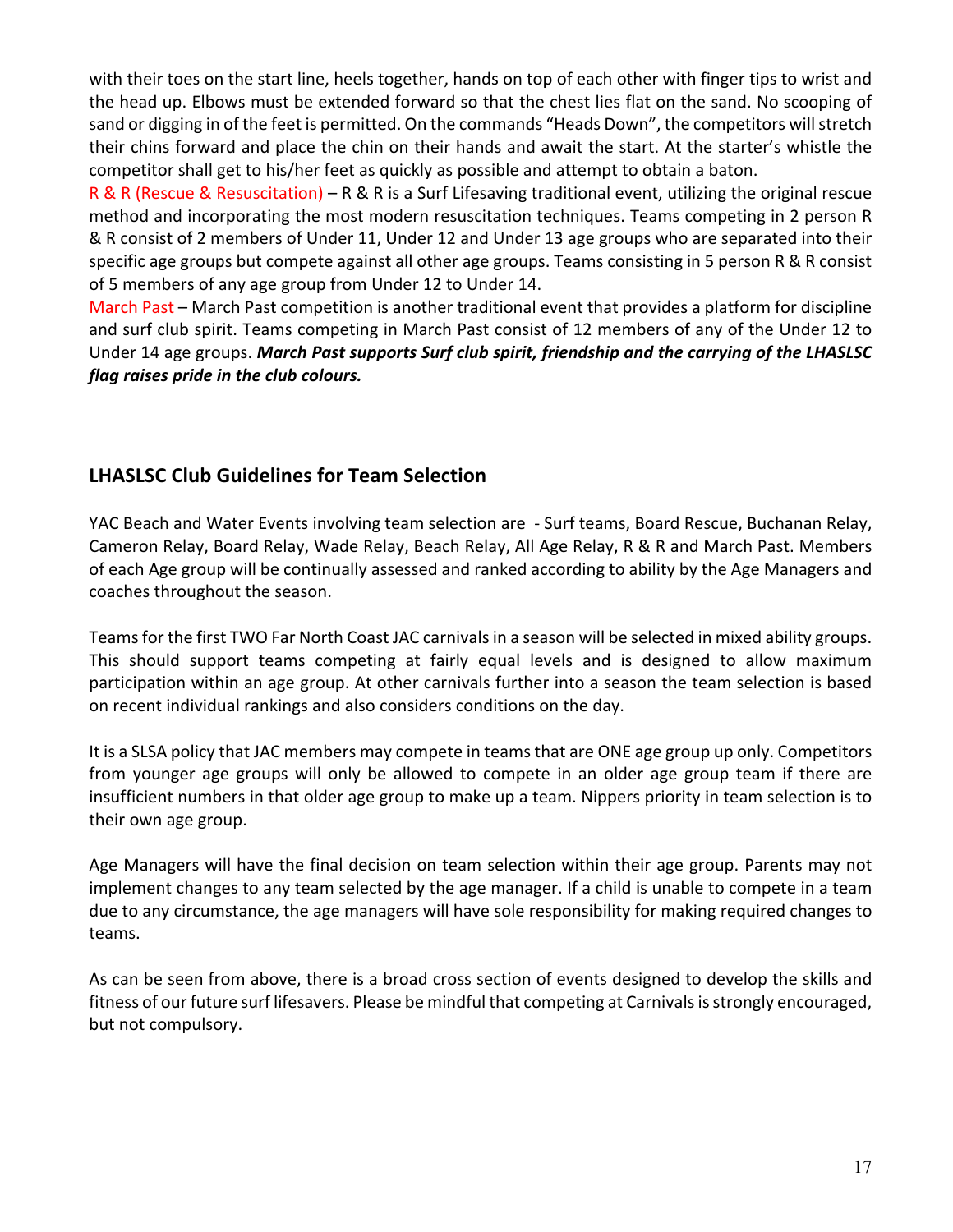# **Carnival Day Tips!**

Here are some tips designed to make carnival days successful for the whole family:

- Prepare for a full day of outdoor activity by ensuring that you have ample healthy food, water, sunscreen, appropriate clothing, club swimmers, club competition cap, a hat
- Pink rash vest
- Arrive early and assist in pitching tents and moving equipment onto beach
- Nippers to report to Age Managers ASAP to be marked off
- Age Managers will be responsible for their respective age groups and are under the direction of the Team Manager
- When not competing all Nippers to remain under the club tents. If wanting to leave that area ensure you notify your age manager
- All non-officials and non-competitors to stay out of the competition area
- No jewellery to be worn by competitors during competition
- Age Managers to be informed as a matter of urgency if a competitor for any reason withdraws from an event
- Although encouraged, no child will be forced to compete in an event if they do not want to or if the Age Managers do not believe they are capable. Parents are asked to support such decisions
- If Club equipment is used please do so with respect and ensure it is returned promptly
- At conclusion of Carnival please assist in pack up of tents and equipment
- No Alcohol and No Smoking within the carnival area
- Compulsory Have fun, support each other and be proud to be part of Lennox Head Alstonville Surf Lifesaving Club
- A parent/carer must attend carnivals to supervise own children

# **Board & Iron Person Training**

LHASLSC is fortunate to have developed a coaching base that supports members who compete within the local Far North Coast Branch, at New South Wales State Age & Open and at Australian Championship level. Members who wish to develop their skills and fitness levels are able to do so under the guidance of the club coaching team. JAC board training is generally conducted Wednesday & Friday mornings each week commencing at 6.00am till 7.00 am. Iron person training is scheduled on a Saturday morning from October. Training helps build confidence and gives each Nipper the chance to perform to the best of their ability.

These training arrangements are reliant on adequate water safety and will be cancelled if insufficient water safety is provided. If your child wishes to train and you have your Bronze medallion, your assistance will be required. All parents of Nippers should consider obtaining their Bronze medallion. It sets a great example for your children, it builds your own skills and confidence, it provides a community service and it means you can play an important role in keeping LHASLSC Nippers running. As noted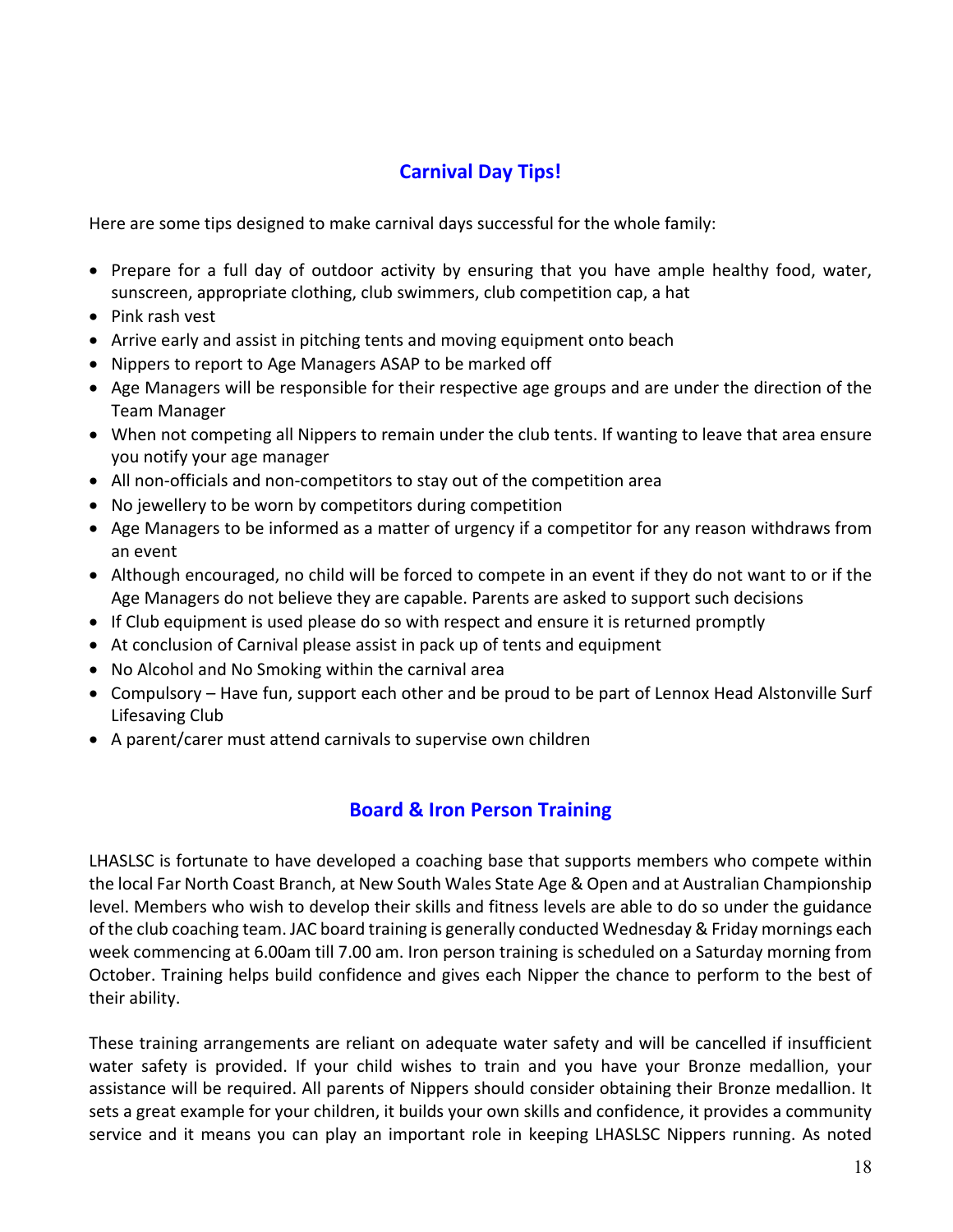earlier, the Club gives priority to training any parent wanting to complete the Bronze medallion or upgrading an existing SLSA award.

# *INSUFFICIENT WATER SAFETY = NO WATER TRAINING*

# **Fundraising & Sponsorship**

As a not-for-profit community based sporting club LHASLSC relies greatly upon member contributions and community support to remain financially viable. All members are expected to contribute to the Club's fundraising activities by donating some time and/or expertise during the season.

The club will continue to strive to raise its public profile over the coming season, highlighting its community involvement and sporting achievements. Local financial support and sponsorship is always being sought and any new or current member considering allocating funds for local development should approach any club committee member. You are also reminded that all monetary donations are fully tax deductible.

FUNDRAISING/SOCIAL COMMITTEE- If you are a person who has some great ideas and would love to join us in helping our social and fundraising events we encourage you to contact Sam Miller.

# **IMPORTANT POLICIES**

# **Child Protection Policy**

LHASLSC is committed to providing a safe environment for all members. The club has implemented a Child Protection Policy that complies with New South Wales legislation and community expectations. New members, in particular, should be aware that we have a responsibility for safeguarding the children in our care.

In compliance with the Commission for Children and Young People Act 1998, the Club requires that each member, parent or guardian complete and sign a "Volunteer/Student Declaration' form. Please note that it is an offence for prohibited persons to sign this declaration or to apply for or attempt to obtain, undertake or remain in child-related employment in any capacity, whether paid, volunteering or selfemployed. This means that if a member/potential member will not sign the form then the application for membership or membership renewal will be rejected.

# **Discipline Policy**

LHASLSC prides itself on our positive image and reputation of sportsmanlike behaviour from our Nippers, Officials and parents. The club does have a discipline policy in place that enables it to investigate any reports of inappropriate or unsportsmanlike behaviour. Penalties for such behaviour range from reprimand to expulsion from membership.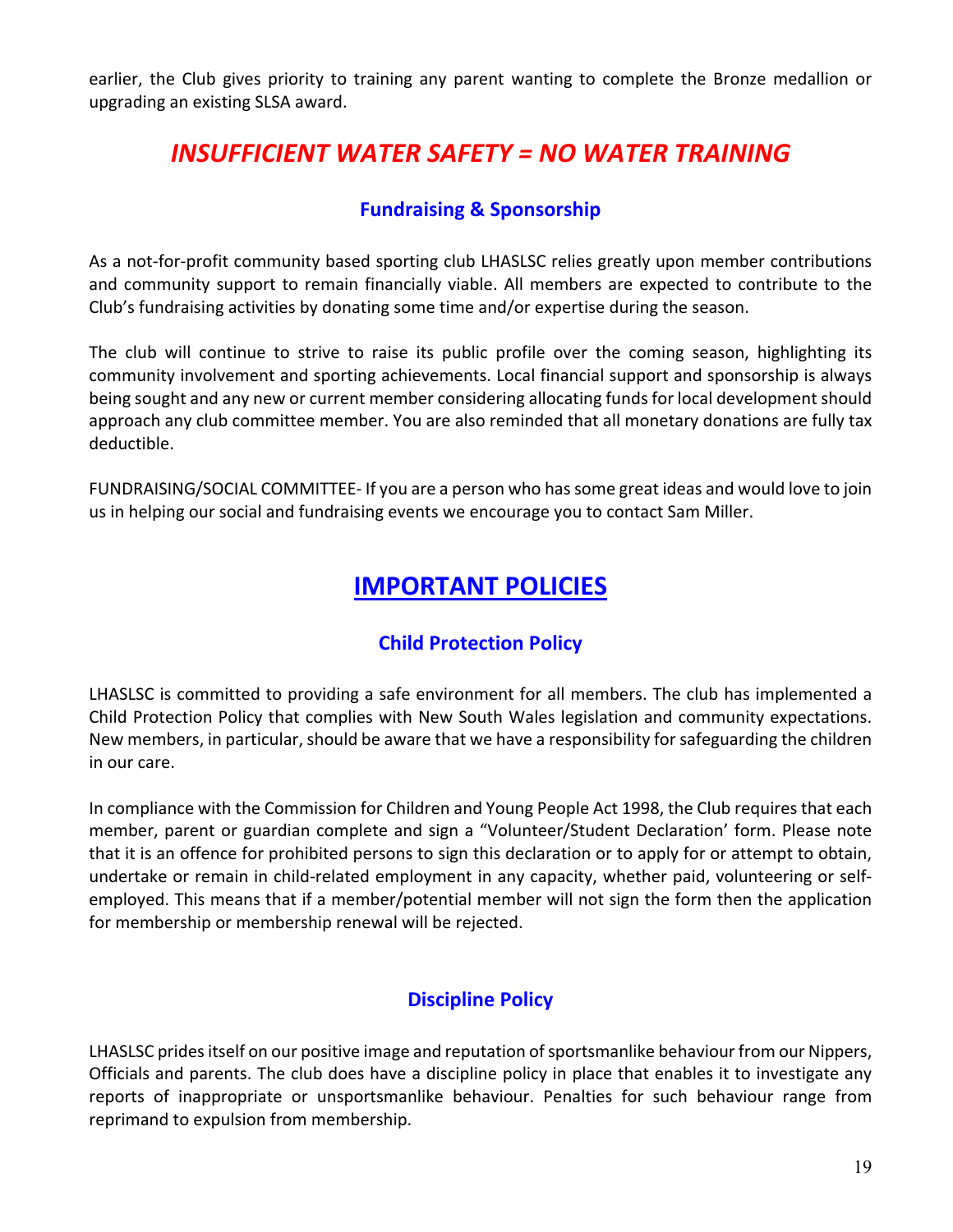As a member of SLSA the LHASLSC abides by SLSA Policy 6.5 which details appropriate Codes of Conduct for SLSA members, including Officials and parents. The full detail of this Policy is available for viewing on the club website and handouts are distributed at our sign on days.

# **Sun Safety Policy**

The health of our junior members participating in Surf Lifesaving activities is of a primary concern. It is far better to prevent skin cancer by regularly practicing simple protective measures. The Far North Coast Branch (of which Lennox Head Alstonville Surf Lifesaving Club is part of) has adopted the following rules regarding sun safe activity.

Please note that most of the below information may relate to competition/carnivals, however, on a Club level we do enforce the same sun safe policy to ensure protection of our children at regular Sunday Nippers. Parents/guardians/grandparents should also adopt this policy to lead by example.

It is our responsibility to ensure that our junior members adhere to the following:

# **Sun Safety Clothing**

- Wearing of long-sleeved shirt at all times during marshalling for competition and at club associated competition events.
- Wear designated shorts at all times except during swimming or events with swim legs.
- Wear a peaked or broad brimmed hat at all times when not in competitive events.
- Strong recommendation to wear sunglasses with adequate UV protection at all times outside of competition.
- **Use of pink rash vests during all water events**.

# *Definitions of Sun Sense Protection (*Protective Clothing)

*Hats – Wide brimmed (minimum brim width of 8cm) with dark (non-reflecting) underside of the brim, or legionnaire style hats – those having side pieces protecting the ears and neck.* 

*Long sleeved shirts with high neck collars – made of UPF 50+ material (close weave material that blocks UVR)* 

*Shorts – loose and long legged (bike nick style shorts acceptable for swimming events)* 

*Sunscreen – Use broad spectrum water resistant SPF 30+ sunscreen. Apply at least 20 minutes before exposure so that cream can be absorbed into the skin, for effective protection. Reapply every 2-3 hours or more after swimming or sweating heavily.*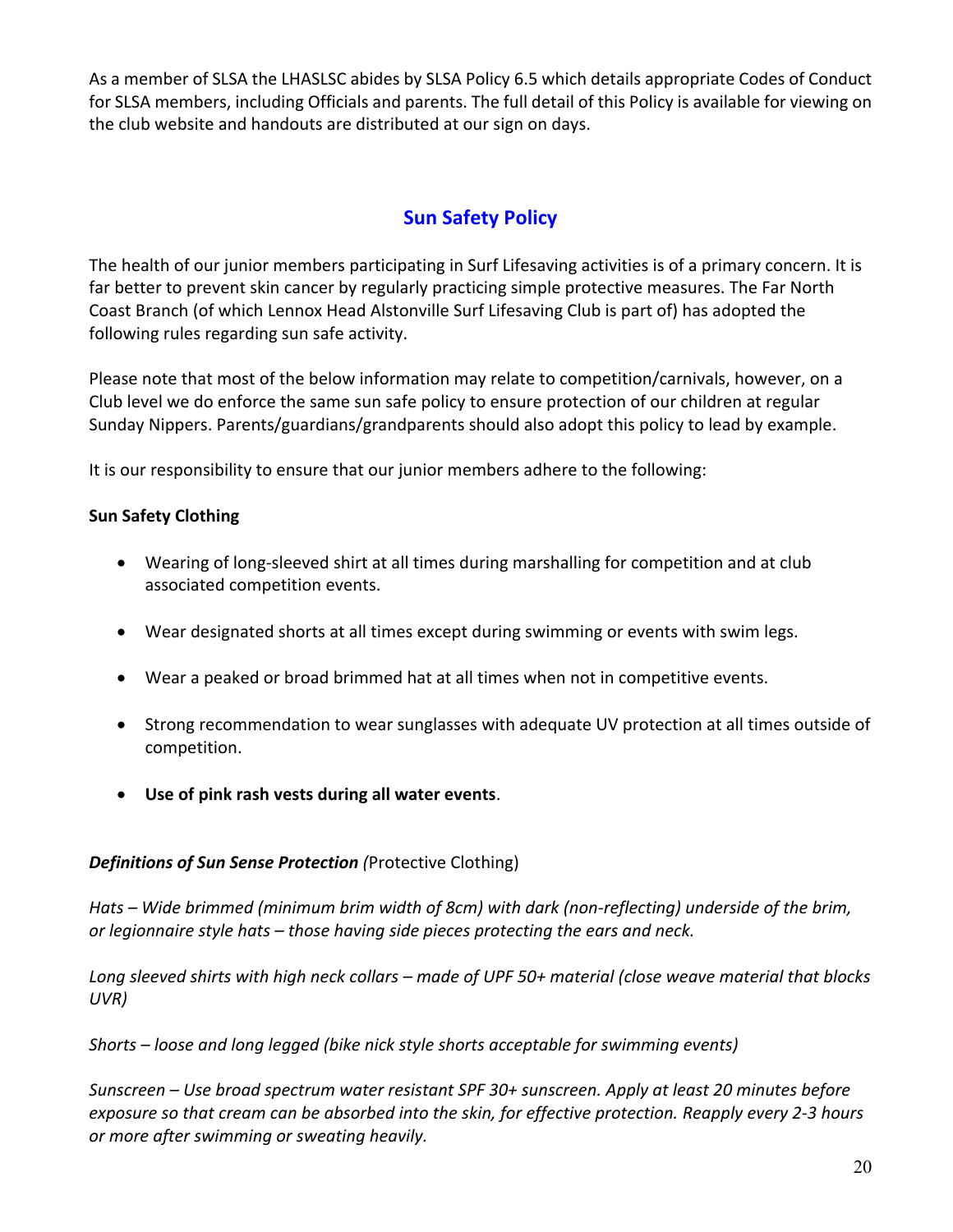*Sunglasses – 100% UV resistant conforming to Australian Standards* 

# *Remember –*

*Senior club members should also lead by example, be a good role model for younger members and the community in general and follow where possible the above guidelines.* 

# **Complaints Procedure**

PLEASE ALL REMEMBER THAT NIPPERS IS ALL ABOUT THE KIDS, TEAM BONDING AND SPIRIT AND MOST IMPORTANTLY FUN. THESE KIDS ARE OUR FUTURE LIFESAVERS!

Our door is always open, so if you ever have any questions or concerns, PLEASE contact us immediately and do not allow them to escalate. You can email us at **lennoxsurfclub@bigpond.com** or feel free to contact GEOFF HARRIS (President) on 0408 606 610.

# **NO SMOKING**

As is common throughout New South Wales, smoking is prohibited in all enclosed areas of the club. It is also prohibited in the vicinity of the club's Patrol Equipment and IRB shed, where fuel is stored.

# **Club Awards**

At season's end LHASLSC conducts a Nipper Presentation Day where the season's achievements are recognised. At this event, a number of awards for competitive and team-based involvement are presented to our Nippers.

**100% Attendance Award:** This award is granted in recognition of attendance at all point score club days and/or Far North Coast Carnivals during the season. Attendance shall include representing LHASLSC at NSW Country, NSW State, NSW Interbranch or similar other SLSA recognised carnivals or events on days that clash with Club or FNC carnival days.

> **SEASON 2021-22 Sunday Nippers commences 10th October 2021**

**All new and renewing members will receive a Junior Activities Calendar covering the season which outlines several significant dates that should be noted, including 1st and last week of Nippers, Christmas Breaks, Carnival days/locations and Presentation events.** 

# **GO LENNOX!!!**